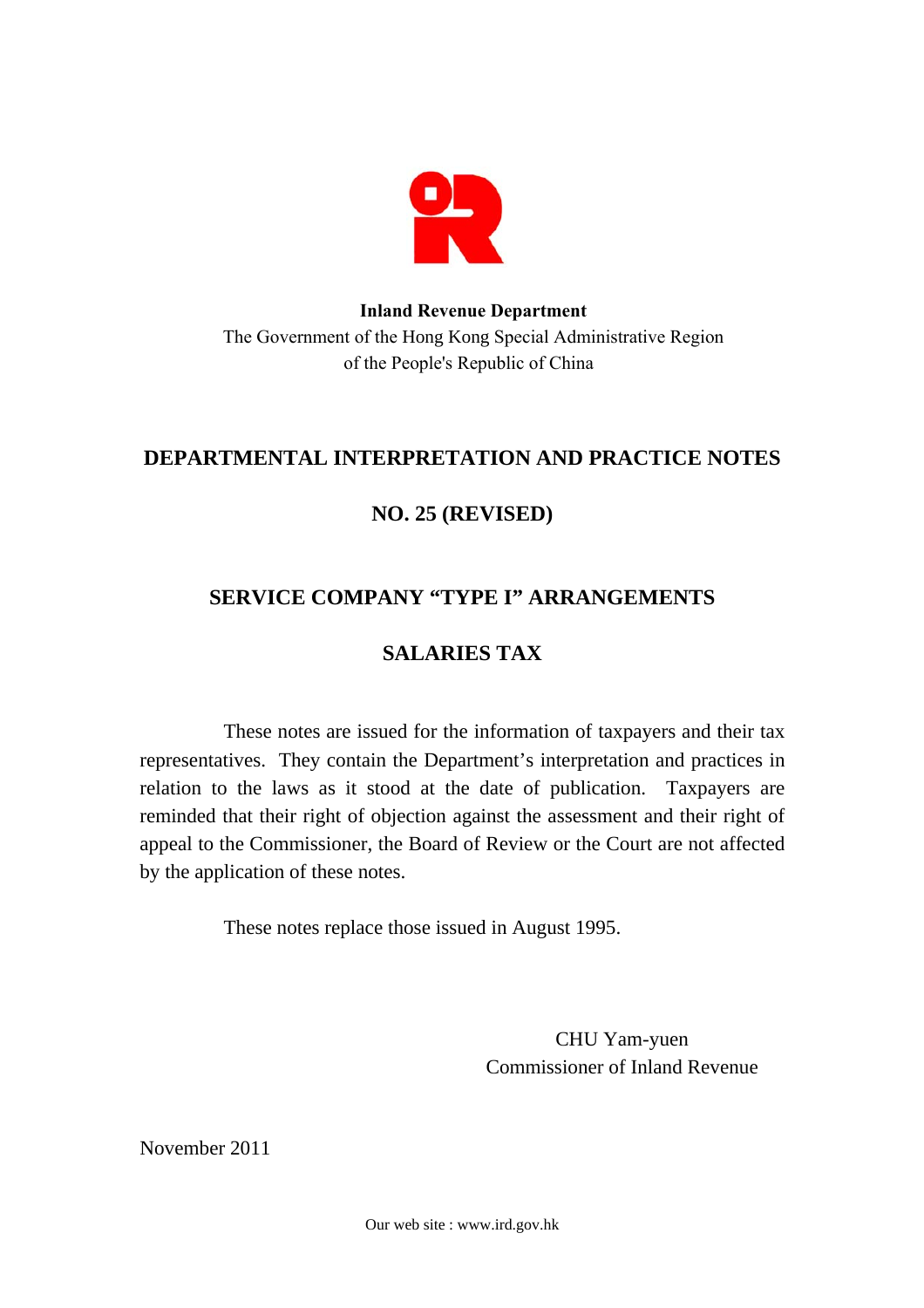# **DEPARTMENTAL INTERPRETATION AND PRACTICE NOTES**

# **No. 25 (REVISED)**

# **CONTENT**

# **Paragraph**

| <b>Introduction</b>                                                  |                |
|----------------------------------------------------------------------|----------------|
| Background                                                           | 1              |
| The principle                                                        | $\overline{4}$ |
| To address the mischief                                              | 5              |
| <b>Scheme of the legislation</b>                                     |                |
| Three main elements                                                  | 7              |
| Prima facie liability                                                | 8              |
| The operative provisions                                             | 11             |
| Section $9A(1)(i)$ – commencement and termination of<br>employment   | 12             |
| Section $9A(1)(ii)$ – treated as employee and employer               | 16             |
| Section $9A(1)(iii)$ – remuneration assessed as employment<br>income | 18             |
| Section $9A(2)$ – remuneration for services                          | 20             |
| <b>Specified criteria</b>                                            |                |
| Operative provisions do not apply                                    | 21             |
| Section $9A(3)(a)$ – provision of employment-type benefits           | 22             |
| Section $9A(3)(b)$ – personal performance                            | 23             |
| Section $9A(3)(c)$ – subject to control or supervision               | 24             |
| Section $9A(3)(d)$ – basis of remuneration                           | 26             |
| Section $9A(3)(e)$ – termination of the arrangement                  | 28             |
| Section $9A(3)(f)$ – representation to the public                    | 29             |
| Satisfying the criteria                                              | 31             |
| The Commissioner's discretion: Section 9A(4)                         |                |
| Focus on the substance                                               | 34             |
| Control test and integration test                                    | 41             |
| Economic reality test                                                | 42             |
| Mutuality of obligation                                              | 44             |
| Comprehensive details                                                | 45             |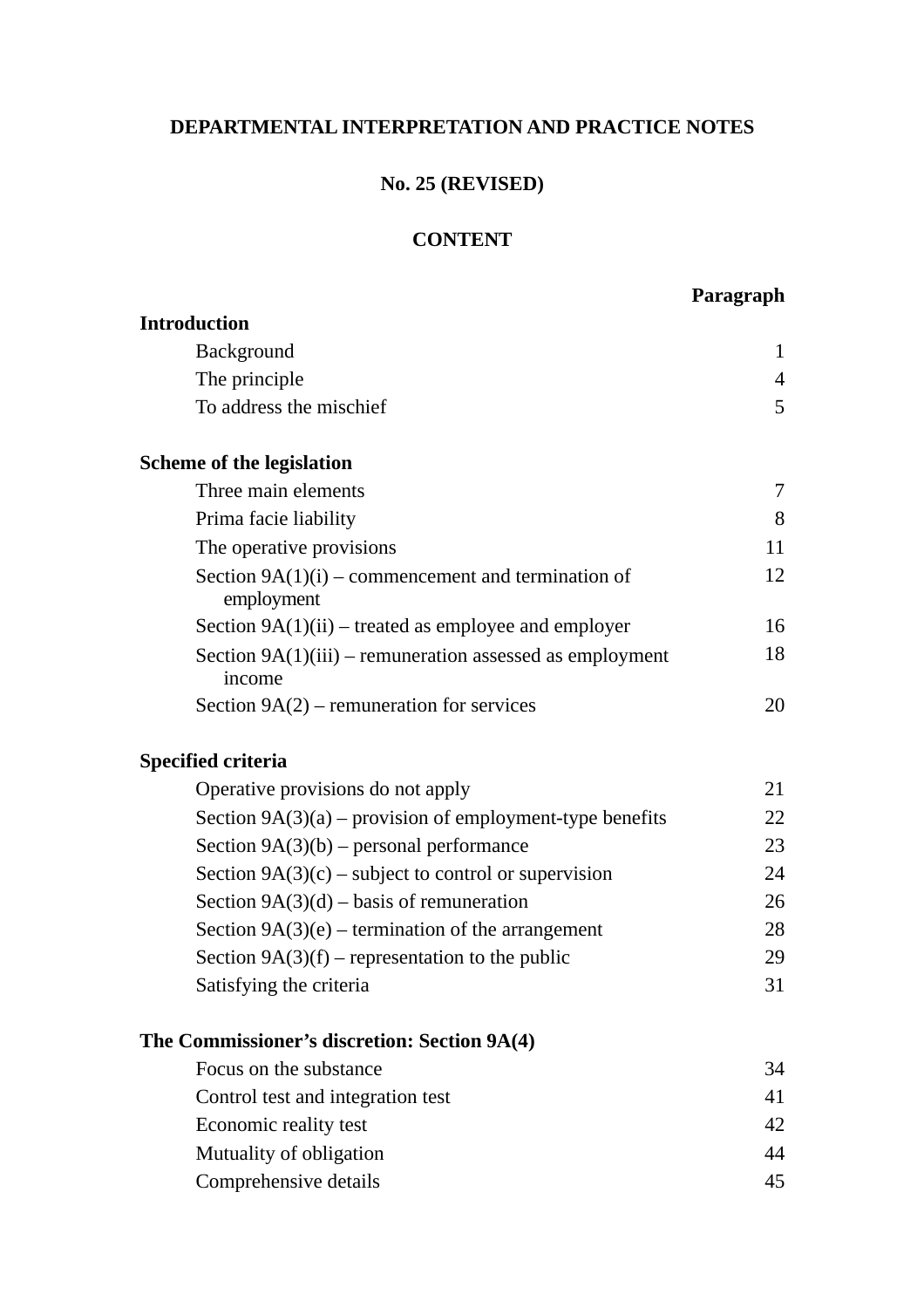| <b>Advance rulings</b>                     |    |
|--------------------------------------------|----|
| Request for advance ruling                 | 47 |
| Questions to be answered                   | 48 |
| <b>Compliance</b>                          |    |
| Notification requirements under section 52 | 50 |
| Section 80(1AA)                            | 51 |
| <b>Commencement of the legislation</b>     |    |
| Appointed day                              | 55 |
| Tax position of the parties                |    |
| Tax position of corporation and trustee    | 59 |
| Tax position of relevant individual        | 60 |
| Service companies used by professionals    | 61 |

# **Appendices**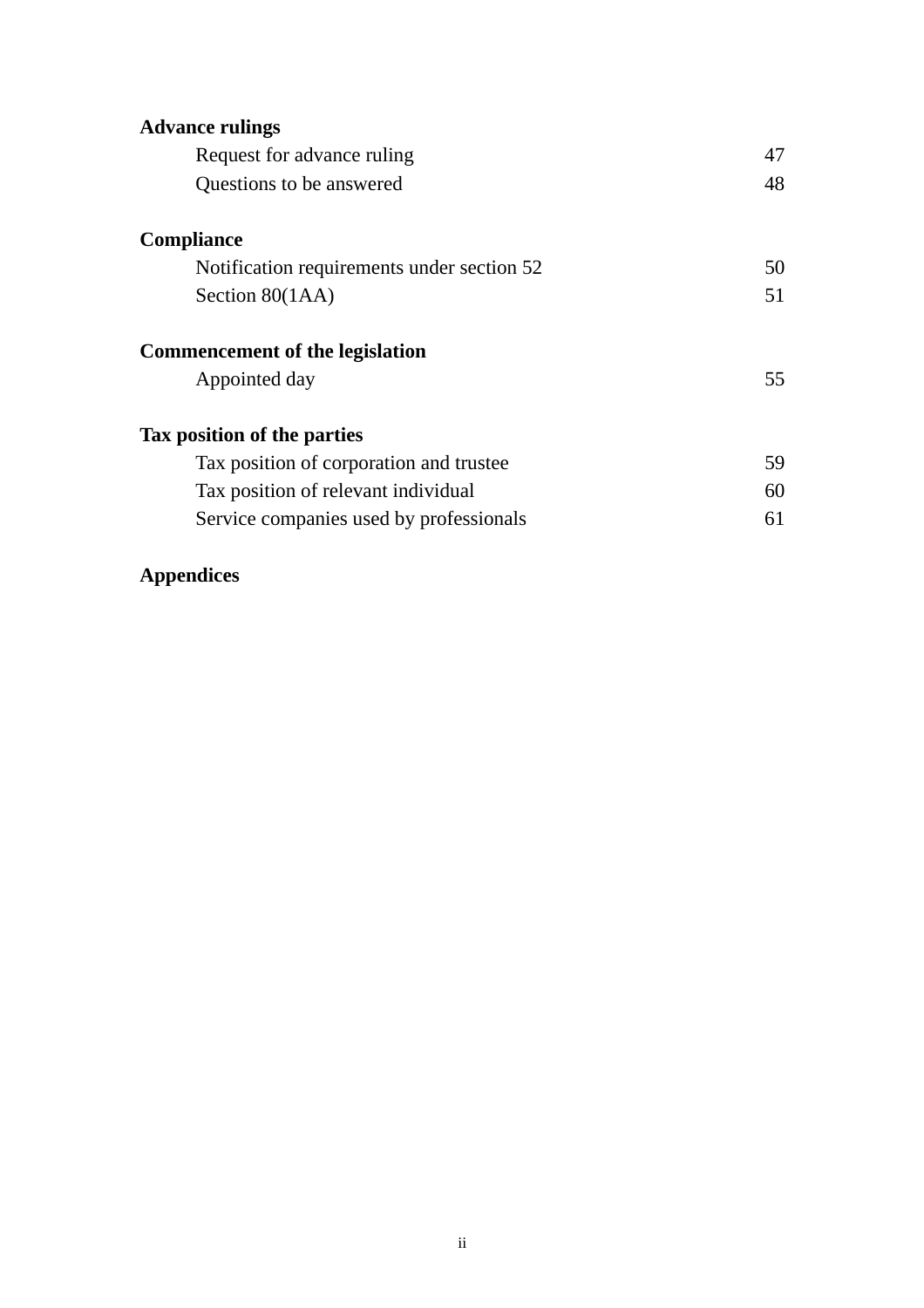#### **INTRODUCTION**

#### *Background*

In the 1994-95 Budget Speech, the Financial Secretary announced that steps would be taken to deal with tax avoidance aspects of certain "service company" arrangements. Two types of arrangements were identified as constituting a significant and increasing risk to the public revenue. The first category was referred to as arrangements to disguise employer/employee relationships (Type I cases), and the second as arrangements involving the payment of inflated management fees (Type II cases). Following consultation, it was concluded that legislation was required to address tax avoidance involving Type I cases. This led to the Inland Revenue (Amendment) (No. 2) Ordinance 1995 ("the Amendment Ordinance") at Appendix A, which was enacted on 6 July 1995 and came into operation on 18 August 1995 (the "appointed day").

2. The Amendment Ordinance amended the Inland Revenue Ordinance ("the Ordinance") by adding the provisions in section 9A to counteract arrangements made to avoid salaries tax by the use of service companies<sup>1</sup>. The effect is that remuneration paid to such a company for the services of the individual who or whose associate controls it will be treated as being income derived by that individual from an employment of profit.

3. At the same time, Departmental Interpretation and Practice Notes No. 24 was published to explain how the Department would deal with Type II cases, and sought to discourage avoidance arrangements by explaining the circumstances under which deduction of management fees would be restricted.

#### *The principle*

 $\overline{a}$ 

4. It is a long standing principle that the tax treatment of income is determined by its nature. That is, income which is properly employment income should be assessed as such. Consistent with this principle, section 9A

 $1$  Section 9A caters not only for the arrangements where payment is made to a corporation controlled controlled by an associate of the relevant individual or to a trust under which the relevant individual or by the relevant individual, but also for arrangements under which payment is made to a corporation an associate is a beneficiary. In the context of DIPN No. 25, for the sake of brevity the term "service company" is used to cover these arrangements.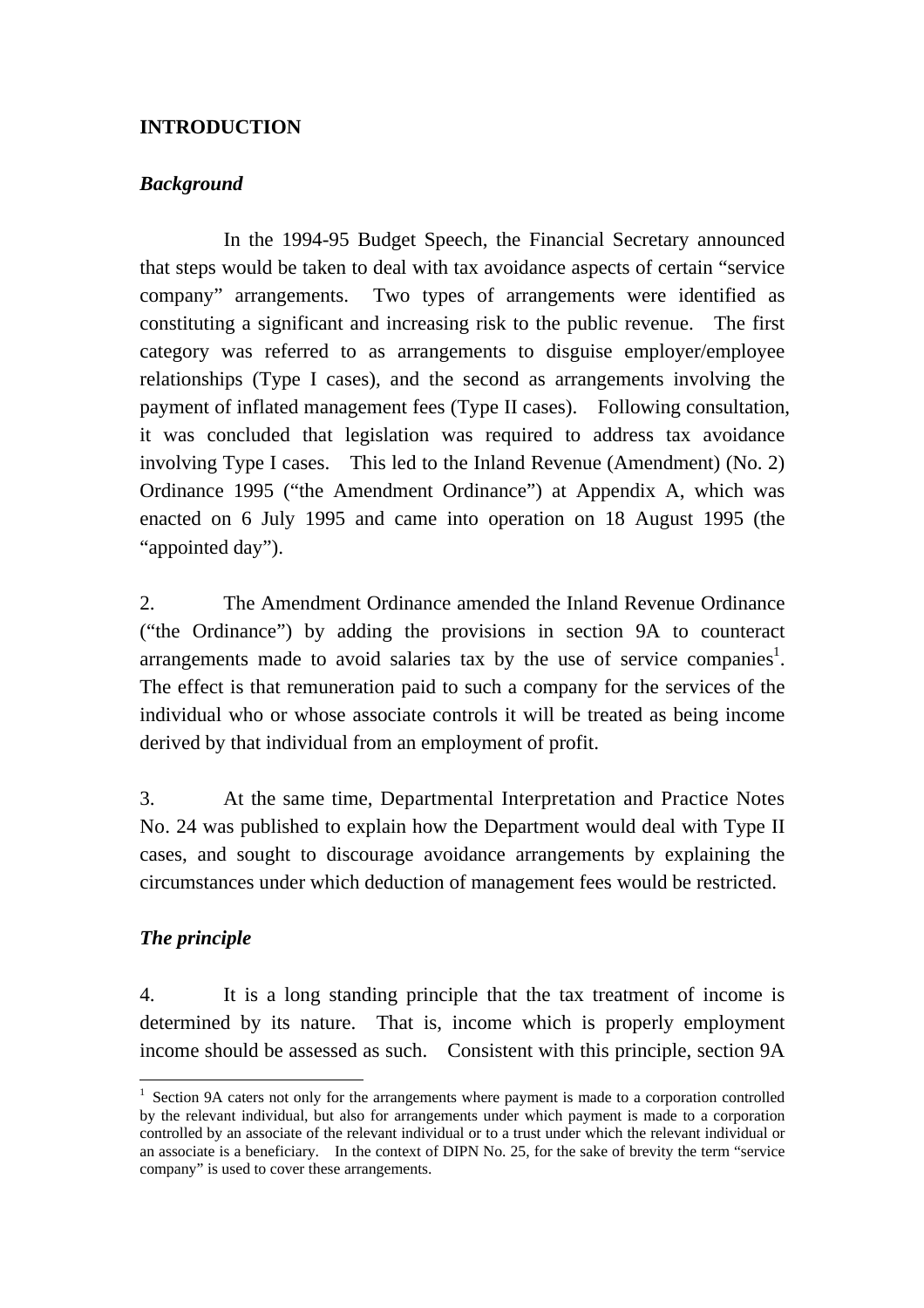seeks to ensure that even if an individual is working through a corporation or trust, but the underlying nature of the arrangement is one of employment, salaries tax should be assessed and paid accordingly.

#### *To address the mischief*

 beneficiary. Instead of being paid as a salary to the individual concerned, the employee benefits provided to the individual or his associate. Under section 9A, 5. Key to the legislation in section 9A is the payment of remuneration under an agreement for services to a corporation controlled by an individual or his associate, a trustee of a trust under which the individual or his associate is remuneration is paid as a consultancy fee to the service company. The arrangement is structured with a view to the service company paying little, if any, tax on the fee as a result of deductions claimed for "tax efficient" the remuneration will be assessed to salaries tax as employment income.

6. Prior to the introduction of the provisions in section 9A, the parties concerned directed their efforts at circumventing formal employer/employee relationships and accordingly did not comply with the notification requirements imposed on employers and employees under the Ordinance. Section 9A(1) makes it clear that for the purposes of the Ordinance, unless specified criteria are satisfied, the person for whom the services are rendered and the individual who renders the services are to be respectively treated as employer and employee. As such, the normal notification and compliance requirements imposed by the Ordinance on employers and employees will be applicable. Failure to comply with the requirements might lead to penalty actions. In Board of Review Decision *Case No. D45/05 20 IRBRD 606*, additional tax of approximately 65 per cent of tax undercharged was upheld where the taxpayer failed to report as his employment income in accordance with section 9A sums paid to a service company controlled by the taxpayer and his father. The Board of Review ("the Board") ruled that misapprehension of the law was not an excuse for the incorrect return made and the responsibility of making correct returns rested squarely on the taxpayer even if auditors were engaged.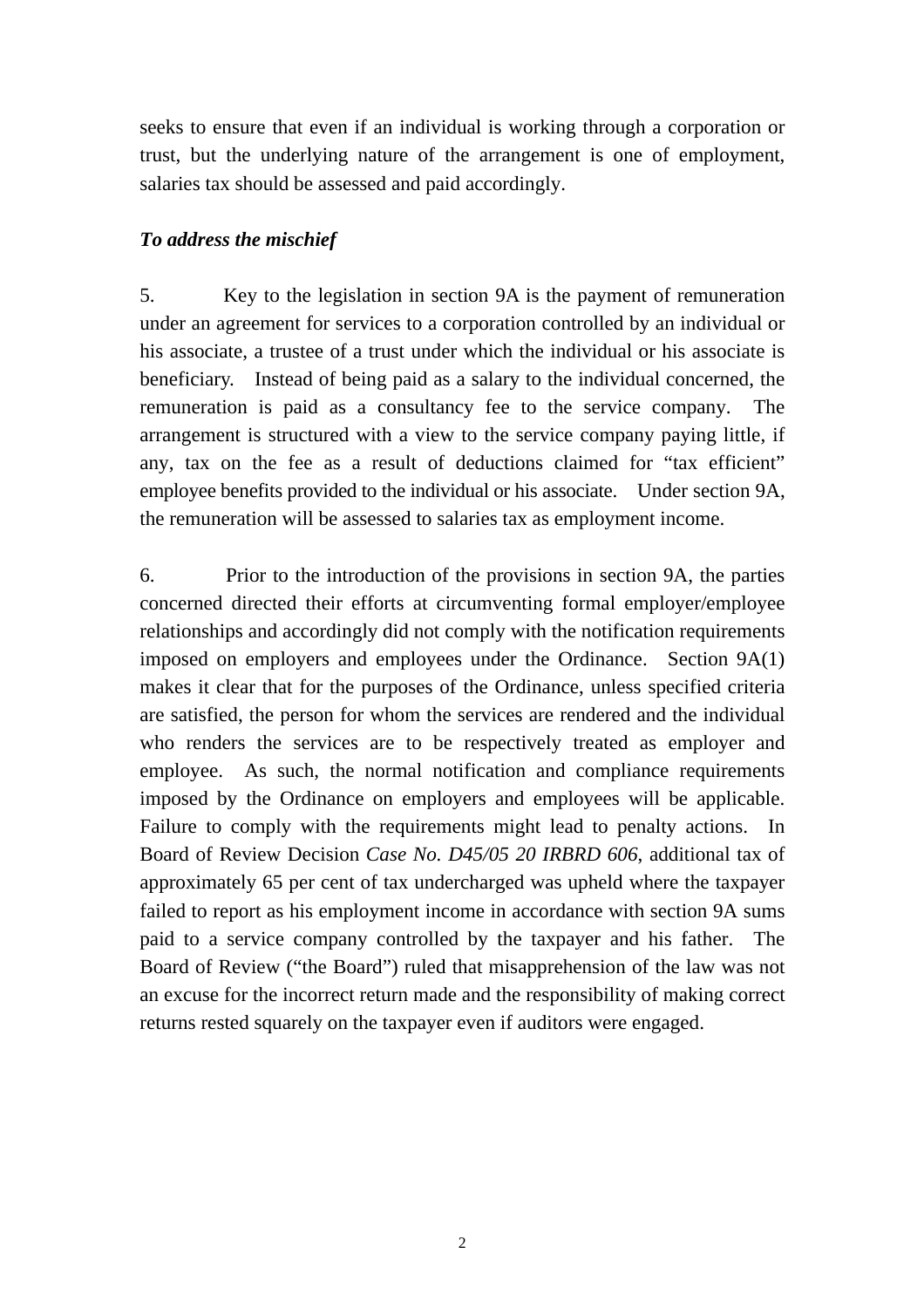### **SCHEME OF THE LEGISLATION**

#### *Three main elements*

7. Briefly, the legislation has three main elements which are contained in section 9A:

- (a) There is a prima facie liability to salaries tax where remuneration for services rendered by a "relevant individual" is paid to a corporation controlled by the individual or his associate or a trustee of a trust under which the individual or his associate is a beneficiary.
- (b) The scope of the provisions is restricted by excluding cases which satisfy specified criteria (*i.e.* where particular indicators or hallmarks of an office or employment of profit are not present under the arrangement).
- (c) Under an "escape clause" for the benefit of taxpayers, the Commissioner has a discretionary power to exclude a case where, even though an indicator of employment might be present, he is satisfied that in carrying out the services under the agreement the relevant individual is not in substance holding an office or employment of profit.

The three elements are further discussed below, together with related matters.

#### *Prima facie liability*

8. Section 9A(1) specifies the circumstances under which the provisions can have application to remuneration paid to a corporation or trustee of a trust estate. In this regard, an arrangement will come within the scope of the section where:

(a) there is an agreement;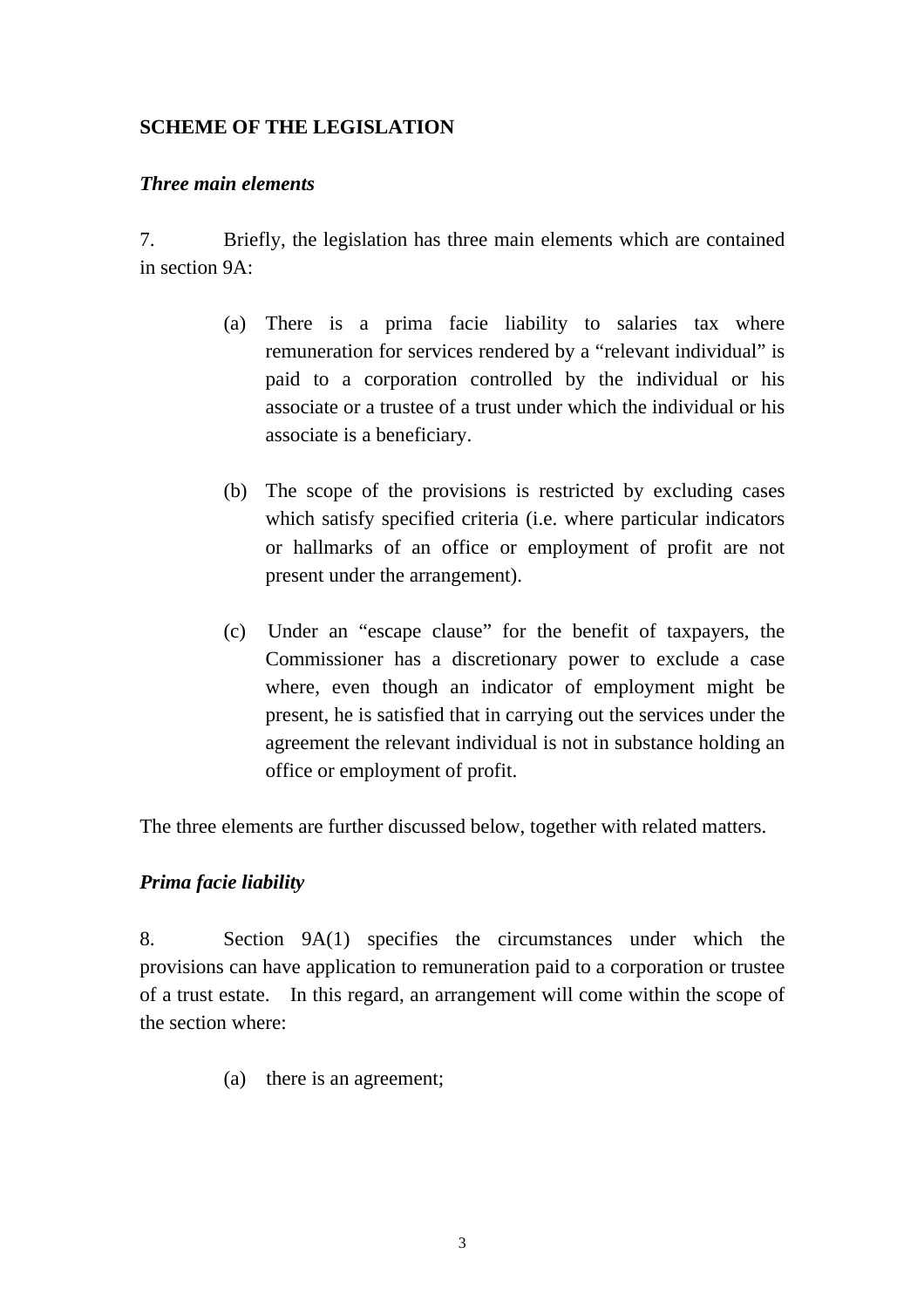- <span id="page-6-0"></span> (b) a person called the "relevant person" is carrying on or deemed under the Ordinance to be carrying on a trade, profession or business, or prescribed activity, is a party to the agreement;
- (c) services have been carried out under the agreement by an individual called the "relevant individual" on or after the "appointed day" (see paragraph 1) for the relevant person or any other person; and
- (d) remuneration for the services has been paid or credited on or after the appointed day to a corporation or trustee as defined in section  $9A(1)(a)$ , (b) or (c).

9. In considering whether the circumstances referred to above are present in relation to a particular arrangement, the following points should be kept in mind:

- (a) The agreement need not be in writing and can have been entered into before, on or after the appointed day.
- (b) Section 9A(1) generally will only have application where the relevant person is carrying on, or is deemed to be carrying on, a trade, profession or business. It is expected, based on experience prior to the introduction of the Amendment Ordinance, that this will cover the vast majority of disguised employment arrangements. However, if it is discovered that other relevant persons are entering into such arrangements, section 9A(6) provides the Commissioner with the power to bring the persons concerned within the ambit of the legislation by prescribing, by notice in the Gazette, an activity for the purposes of section 9A. Such a notice will involve subsidiary legislation and will be subject to the scrutiny of the Legislative Council under section 34 of the Interpretation and General Clauses Ordinance (Cap. 1).
- (c) Although section 9A(1) can only apply to a particular relevant individual where he has carried out services under an agreement, it does not require that the agreement itself must contain any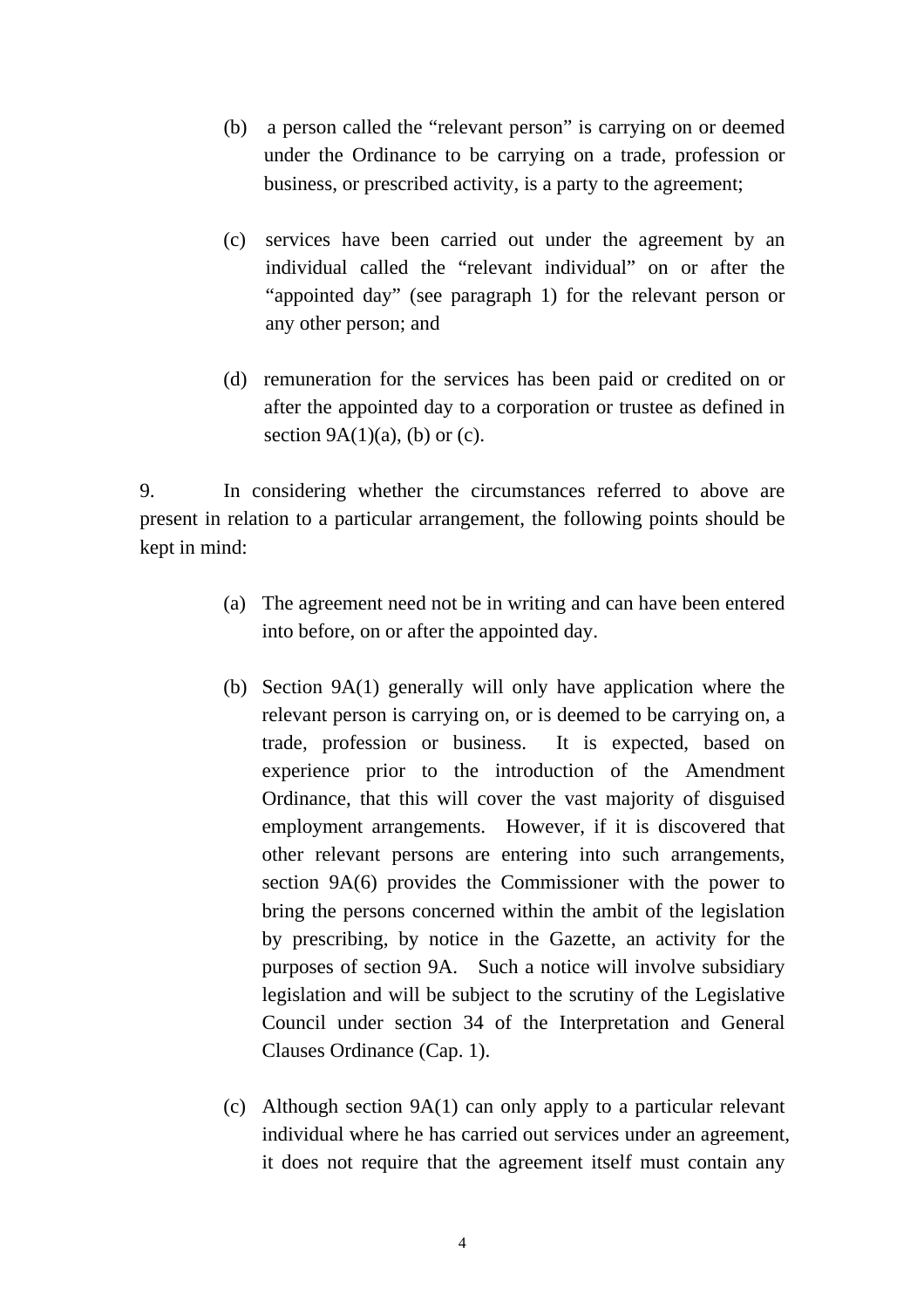<span id="page-7-0"></span>specific reference to the relevant individual or to the service company. In other words, it cannot be claimed that section 9A does not apply to a particular arrangement simply because the relevant individual is not mentioned in the agreement. Also, the application of the legislation is not restricted to the situation where the services are carried out by the relevant individual for the relevant person. To ensure that arrangements involving third parties are catered for (e.g. where the services are carried out for a subsidiary of the relevant person), the subsection refers to services carried out "for the relevant person or any other person".

 directly by the relevant person to the relevant individual. Typically, payment is made to a corporation controlled by the (d) Where a disguised employment arrangement is used, the remuneration under the agreement will clearly not be paid individual or his associate or a trustee of a trust under which the individual or his associate is a beneficiary.

10. The provisions in section 9A encompass arrangements which involve one or more than one associate, together with or without the relevant individual. Relevant terms, such as "associate", "beneficiary", "control", "principal officer" and "relative", are defined in section 9A(8) and along similar lines to those contained in sections 16E, 21A and 39E of the Ordinance. It should be noted, however, that the definition of "associate" used in section 9A(8) has been worded so that where more than one relevant individual carries out services under a single agreement, each will be an associate of the other.

#### *The operative provisions*

11. Where the circumstances referred to above are present, an arrangement is subject to what may be called the operative provisions of section 9A(1)(i), (ii) and (iii) unless it falls outside their application by virtue of the escape clauses provided in subsections (3) and (4). In essence, the effect of the operative provisions is to treat the relevant individual and the relevant person as employee and employer respectively, and the remuneration for the services carried out by the relevant individual as his income from an employment of profit, and therefore chargeable to salaries tax.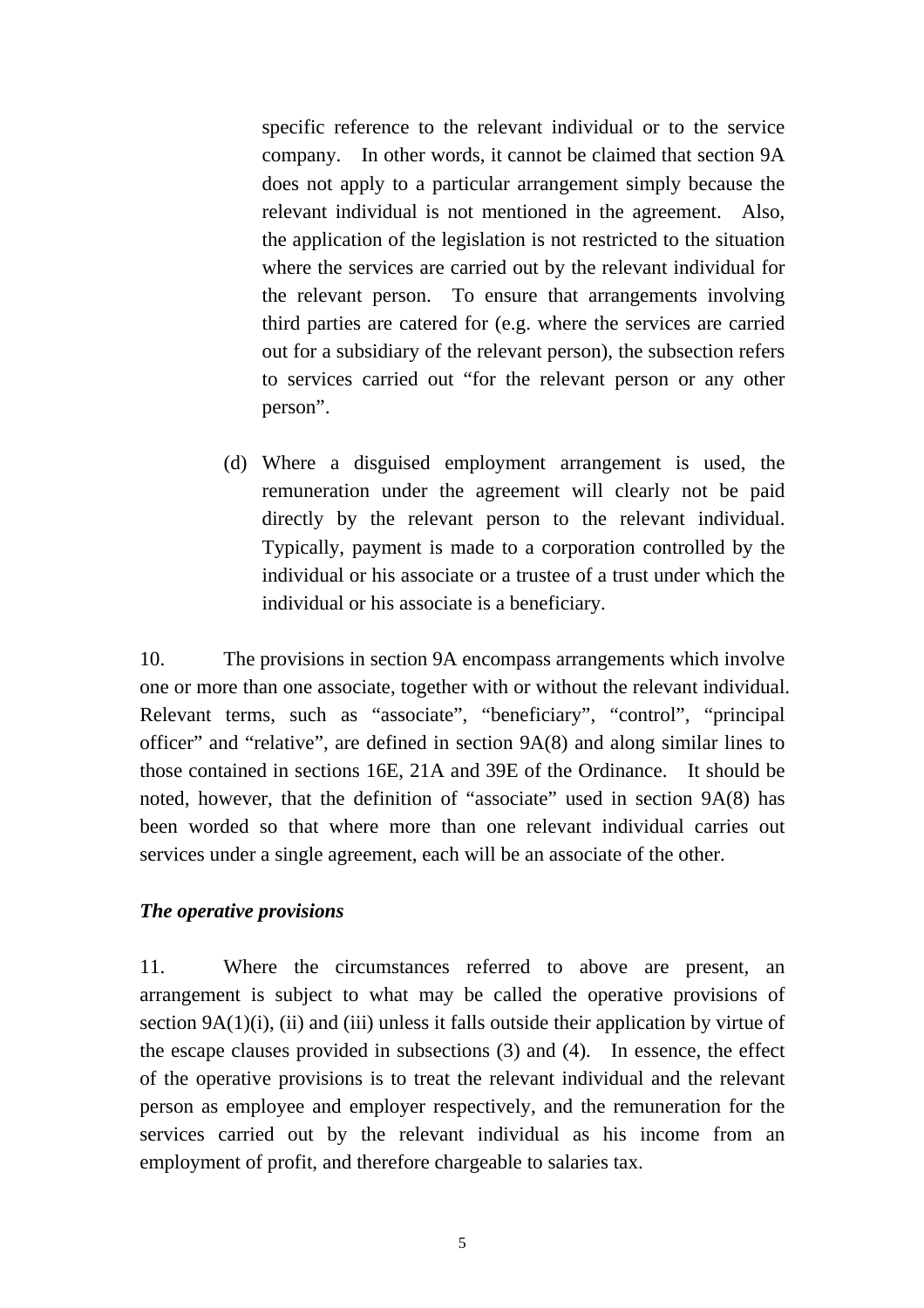#### Example 1

 *and C Ltd. Mr. E and his wife Mrs. E own 100 per cent of the Mr. E is an IT consultant who provides services through a service company S Ltd. to a client C Ltd. The agreement is between S Ltd. shares in S Ltd. Had Mr. E supplied his services direct to C Ltd., the terms of the contract are such that he would have been an employee of C Ltd.* 

The operative provisions in section  $9A(1)(i)$  to (iii) are applicable. Section 9A(3) and (4) cannot be invoked to exempt Mr. E from salaries tax. The effect is: Mr. E is treated as having an employment with C Ltd.; and remuneration paid to or credited to S Ltd. under the agreement will be treated as employment income derived by Mr. E from an employment with C Ltd.

#### Example 2

*Mr. E is an IT consultant who provides services through a trust arrangement to a client C Ltd. The agreement is between a manager of the trust and C Ltd. Mr. E and his wife Mrs. E are beneficiaries of the trust. Had Mr. E supplied his services direct to C Ltd., the terms of the contract are such that he would have been an employee of C Ltd.* 

Section  $9A(1)(i)$  to (iii) are applicable. Further section  $9A(3)$  and (4) do not apply and Mr. E is caught under the operative provisions. The effect is: Mr. E is treated as having an employment with C Ltd.; and remuneration paid to or credited to the trustee under the agreement will be treated as employment income derived by Mr. E from an employment with C Ltd.

#### *Section 9A(1)(i) - commencement and termination of employment*

12. Section 9A(1)(i) provides that the relevant individual is to be treated as having an employment of profit with the relevant person. Subparagraphs (A)(I) and (A)(II) set down the rules for determining the date of commencement of the employment.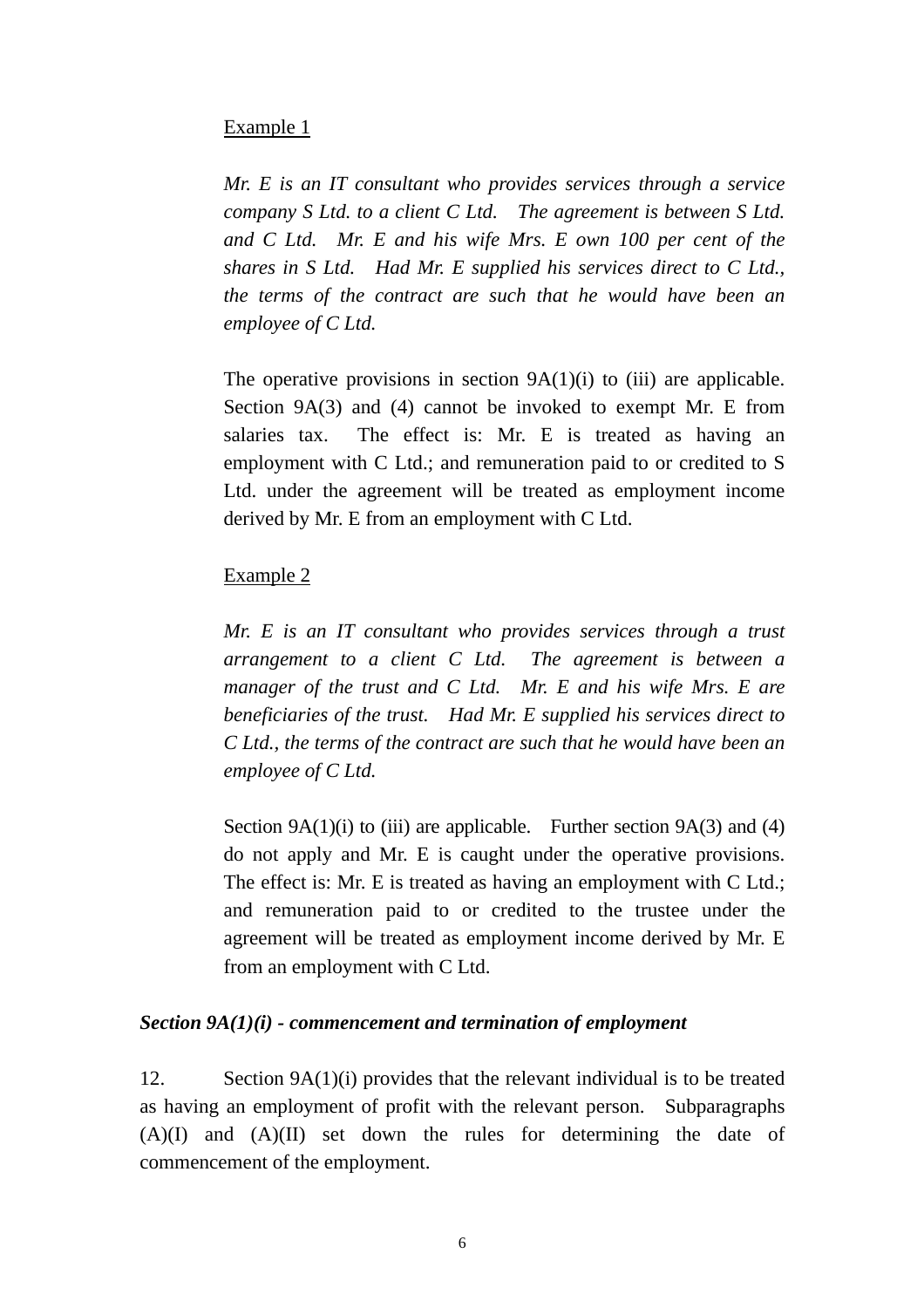<span id="page-9-0"></span>13. Where the relevant person is carrying on a trade, profession or business, the date of commencement under subparagraph (A)(I) is taken to be the day the relevant individual commenced to carry out services under the agreement or on the appointed day, whichever is the later. Accordingly, for disguised employment arrangements which commenced prior to the introduction of the legislation, the date of commencement is taken to be the appointed day.

14. Where the relevant person is carrying on a prescribed activity, rather than a trade, profession or business, the date of commencement under subparagraph (A)(II) is taken to be the day the Commissioner prescribed the activity by notice in the Gazette under section 9A(6) or, if it is later, the day the relevant individual commenced to carry out services under the agreement.

15. By virtue of subparagraph (B), the employment of profit is treated as continuing until the agreement terminates "without the relevant individual continuing to carry out any of these services as an employee of the relevant person". In other words, if the relevant individual continues to serve as an employee of the relevant person after the agreement terminates, the situation will not be viewed as involving a cessation of employment.

# *Section 9A(1)(ii) - treated as employee and employer*

16. Section 9A(1)(ii) unequivocally states that whilst the relevant individual is treated, under paragraph (i), as having an employment of profit with the relevant person:

- (a) "the relevant individual shall be treated as an employee of the relevant person"; and
- (b) "the relevant person shall be treated as the employer of the relevant individual".

17. It is pertinent in this regard that the closing words of section 9A(1) provide in effect that where the operative provisions are applicable "the other provisions of this Ordinance (including section 52) shall be construed accordingly". It follows that if an arrangement comes within the scope of the operative provisions the relevant person concerned is subject to the compliance requirements imposed on employers, and in particular those under section 52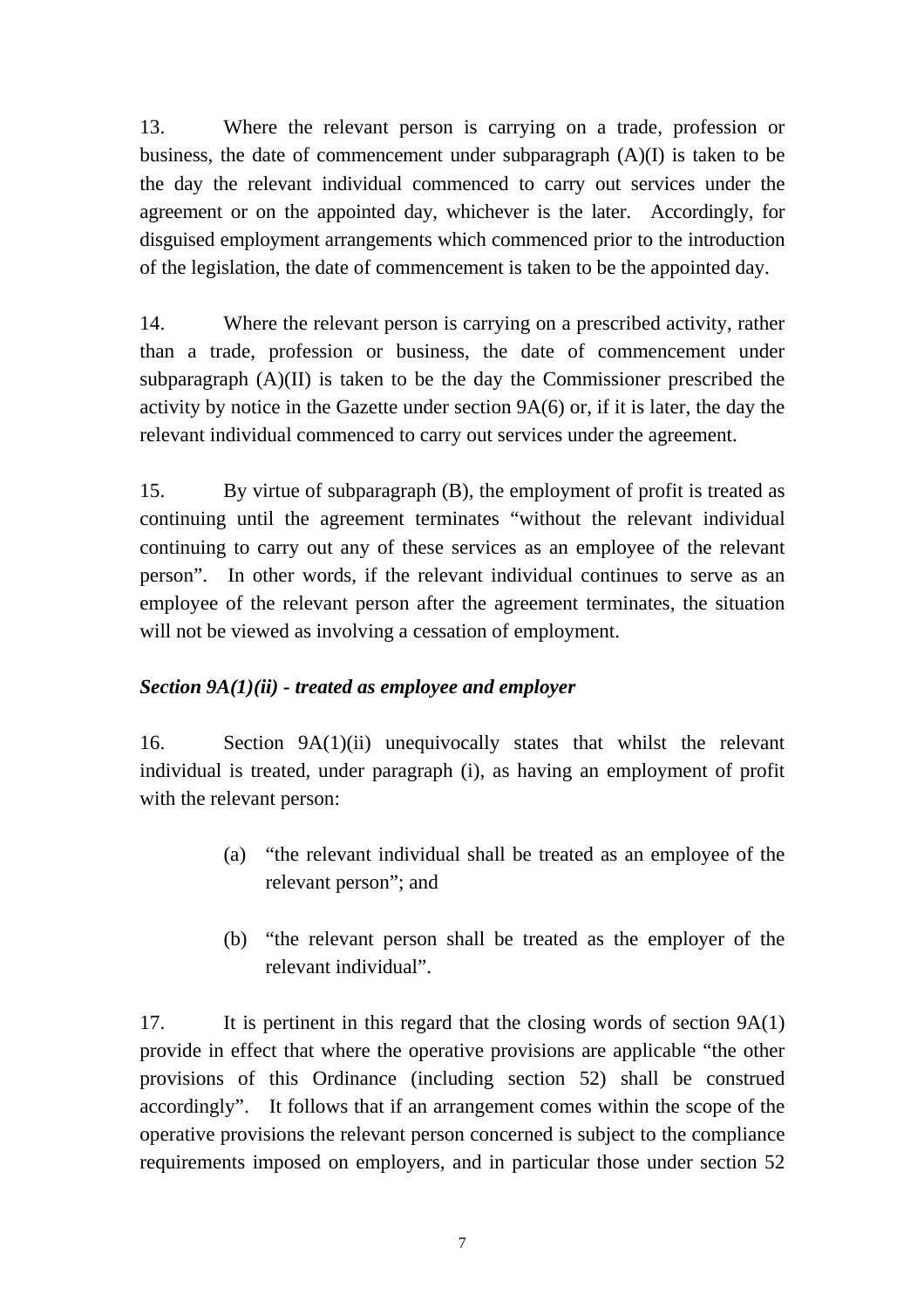<span id="page-10-0"></span> concerning notification of commencement and cessation of employment etc. Persons who fail to comply with the requirements in question may be liable under the offence provisions contained in Part XIV of the Ordinance.

#### *Section 9A(1)(iii) - remuneration assessed as employment income*

 appointed day to the service company for services carried out under the employment income of the relevant individual. To cover the timing aspect for 18. Section 9A(1)(iii) ensures that the remuneration referred to in subsection (1) (i.e. the remuneration which is paid or credited on or after the agreement by the relevant individual on or after that day) is treated as the purposes of section 11B, section 9A(1)(iii) also provides that the remuneration should be treated as being "received by and accrued to the relevant individual at the time that it is paid or credited to the corporation or trustee concerned referred to in paragraph (a), (b) or (c)".

 appointed day in respect of services which are carried out by the relevant of section 9A. The Department will generally allow apportionment on a time basis, although no hard and fast rules are laid down. Whatever basis is used it 19. Situations may arise where remuneration is paid or credited after the individual partly before and partly after that day. In such cases the Department accepts that only the remuneration which is reasonably attributable to the services carried out on or after the appointed day comes within the scope should be clearly explained in the salaries tax return of the relevant individual. As to the taxation treatment of the remuneration attributable to the services carried out prior to the appointed day, see paragraph 57 below.

#### *Section 9A(2) - remuneration for services*

 20. It is also possible that a single service company agreement may concerned to clearly specify, in the agreement or otherwise, exactly what each the remuneration of a particular relevant individual, any sum paid or credited provide for services to be carried out by more than one relevant individual and/or for payments to be made for purposes other than remuneration for such services. Where such an arrangement is used it is in the interests of the parties payment is for, including the amount of remuneration for the services carried out by each relevant individual. Section 9A(2) is relevant in this regard. This subsection provides, in essence, that where an agreement does not specify under the agreement to the service company will be treated as remuneration for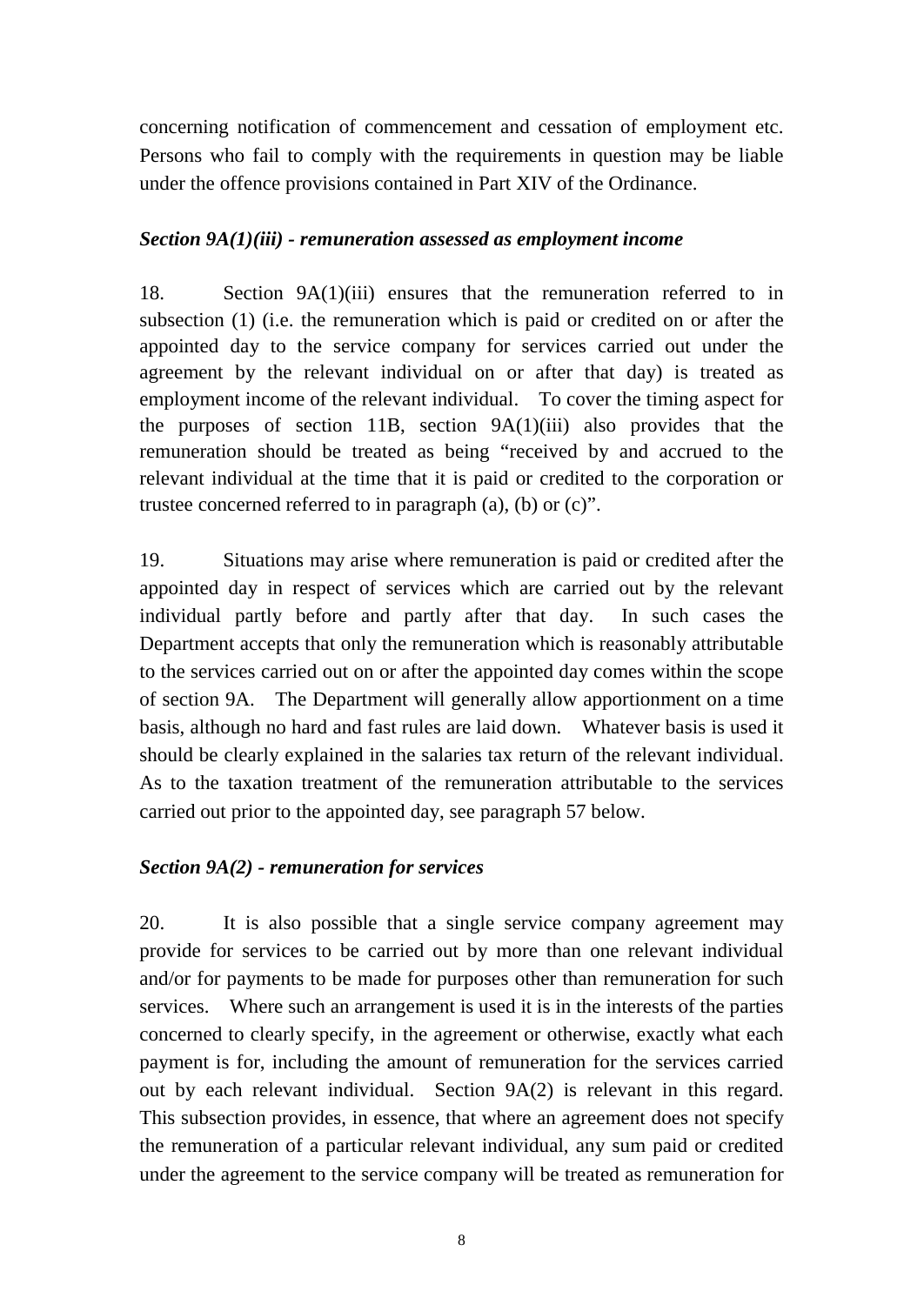services carried out by that individual unless it is established to the satisfaction of the Commissioner by the relevant individual concerned or the relevant person that all or part of the sum should be excluded on the ground that it was paid for some other purpose. In other words, unless the relevant particulars are provided, each relevant individual will be potentially liable to salaries tax in respect of the full amount paid or credited to the service company on or after the appointed day.

#### Example 3

*Mr. E and Mr. F are IT consultants who provide their services through a service company S Ltd. to a client C Ltd. The agreement is between S Ltd. and C Ltd. Mr. E and Mr. F own 100 per cent of the shares in S Ltd. Had Mr. E and Mr. F supplied their services direct to C Ltd., the terms of the contracts are such that they would have been employees of C Ltd.* 

 apply to Mr. E and Mr. F individually. The effect is: Mr. E and Mr. F be treated as employment income derived by Mr. E and Mr. F from Section  $9A(1)(i)$  to (iii) are applicable. Further section  $9A(3)$  and (4) cannot be invoked to exempt Mr. E and Mr. F from salaries tax. Section 9A(7)(a) makes it clear that the operative provisions will are each treated as having an employment with C Ltd.; and remuneration paid to or credited to S Ltd. under the agreement will C Ltd.

#### **SPECIFIED CRITERIA**

#### *Operative provisions do not apply*

21. The operative provisions discussed above do not apply in relation to remuneration under an agreement where all of the specified criteria laid down in sections 9A(3)(a) to (f) inclusive are satisfied. The criteria in question represent some of the factors which may indicate that the services carried out under an agreement do not in substance amount to holding an office or employment of profit. Passing or failing any particular criterion is not necessarily conclusive either way. For example, a person may be paid on a periodic basis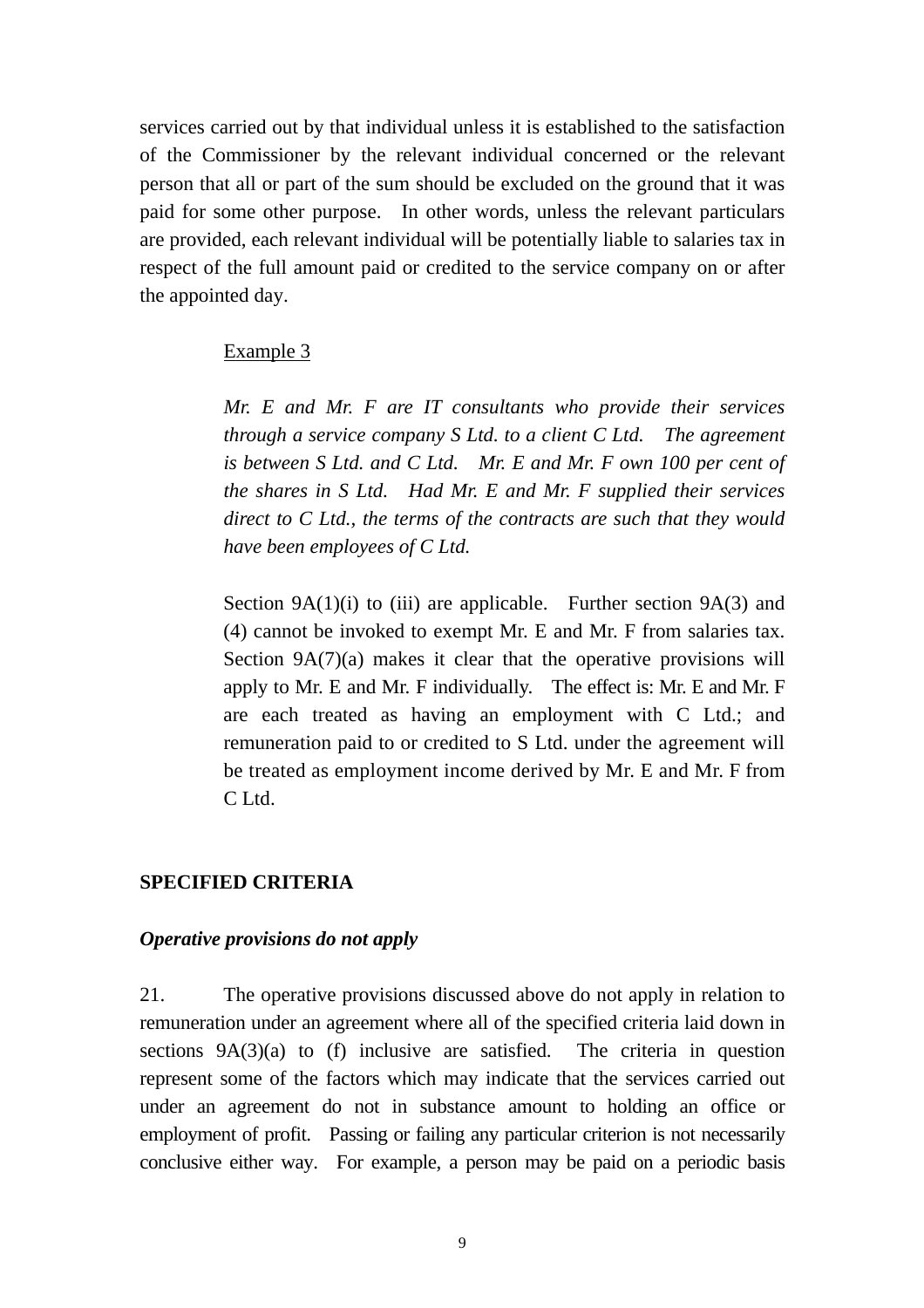which does not satisfy section 9A(3)(d), yet still be able to satisfy the Commissioner that he does not in substance hold an office or employment of profit. The Department accepts, however, that if the criteria are all satisfied an office or employment of profit is not involved. Each is briefly discussed in turn below.

### *Section 9A(3)(a) - provision of employment-type benefits*

22. This criterion will be satisfied if neither the agreement nor any related undertaking provides for remuneration for the services carried out by the relevant individual to include or to be the provision of any of the specified or similar employment-type benefits or any benefit (including money) in lieu thereof. It should be noted that in considering whether or not the criterion has been satisfied, the key question is not whether the relevant individual has directly received a benefit as compensation, but whether the agreement or related undertaking provides for the remuneration to include such a benefit or compensation (i.e. the identity of the recipient need not be taken into account).

# *Section 9A(3)(b) - personal performance*

23. This criterion reflects the view that it is far more usual for an employment relationship to require that services be performed personally by a particular individual than it would be in the case of an independent contractor. In the latter situation it is not unusual to allow the engagement of sub-contractors. However, it is recognised that an independent contractor may be engaged on terms which require a certain individual to carry out services required (e.g. a particular architect may be nominated to prepare the plans for a building). Accordingly, the general position under this provision is that the criterion will not be satisfied where the agreement or any related undertaking requires that the services be performed personally by the relevant individual. However, to cater for a genuine contractor who has more than one client, it will be satisfied where the relevant individual also carries out the same or similar services for persons other than the person for whom they are carried out under the agreement.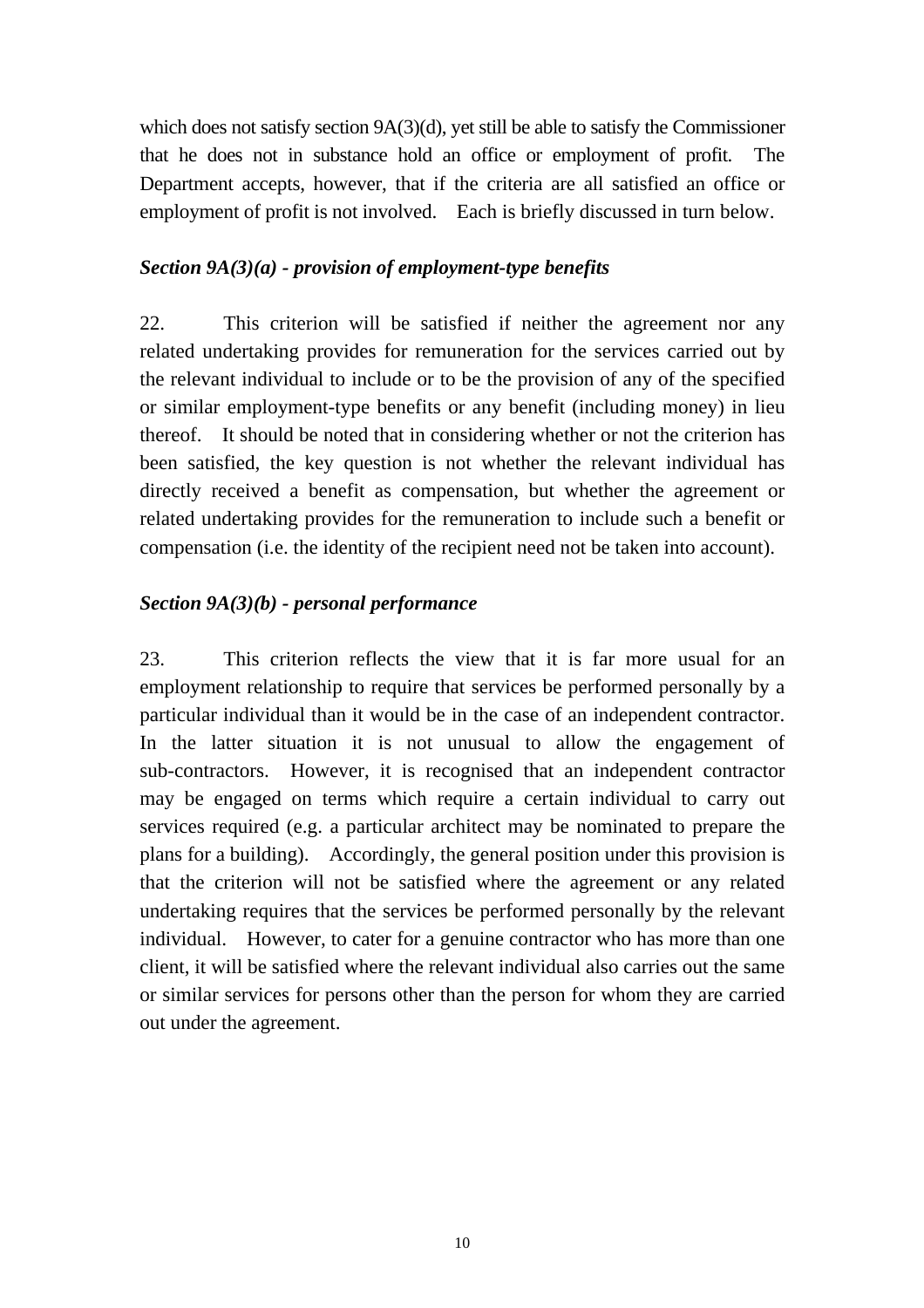### <span id="page-13-0"></span>*Section 9A(3)(c) - subject to control or supervision*

24. This provision is concerned with the question of whether the relevant individual in performing the services under the agreement is subject to control or supervision of a kind which is usual under an employment relationship. In this regard, the criterion will be satisfied if there is not any control or supervision "which may be commonly exercised by an employer in relation to the performance of his employee's duties". It would be unusual for a relevant person to exercise such control or supervision in respect of an individual carrying out duties on behalf of an independent contractor. Whereas an employer normally (although there can be exceptions) has the right to direct the manner in which work is performed by an employee, a contractor usually has freedom as to the way in which tasks are carried out, subject to compliance with job specifications as detailed in the relevant contract. Accordingly, where supervision or control of the kind specified is present, it will generally provide a strong indication of employment.

25. In considering the position of a relevant individual in relation to this criterion, section  $9A(3)(c)(ii)$  has the effect of providing that any control or supervision exercised by the corporation or trustee concerned may be disregarded. As a matter of practice the Department will also not take into account any supervision or control which can be directly attributed to statutory requirements and is not dependent on the existence of an employer/employee relationship.

# *Section 9A(3)(d) - basis of remuneration*

26. The focus of this provision is the basis on which the remuneration is paid or credited. The criterion will be satisfied if the remuneration "is not paid or credited periodically and calculated on a basis commonly used in relation to the payment or crediting and calculation of remuneration under a contract of employment". As such, regard must be had not only to the question of whether payments are made periodically, but also to the basis for calculating the payments for the work performed.

27. It should as a rule be a relatively straightforward matter to distinguish payments of a kind made to contractors, even if made by instalments or as progress payments, from those made on a basis used under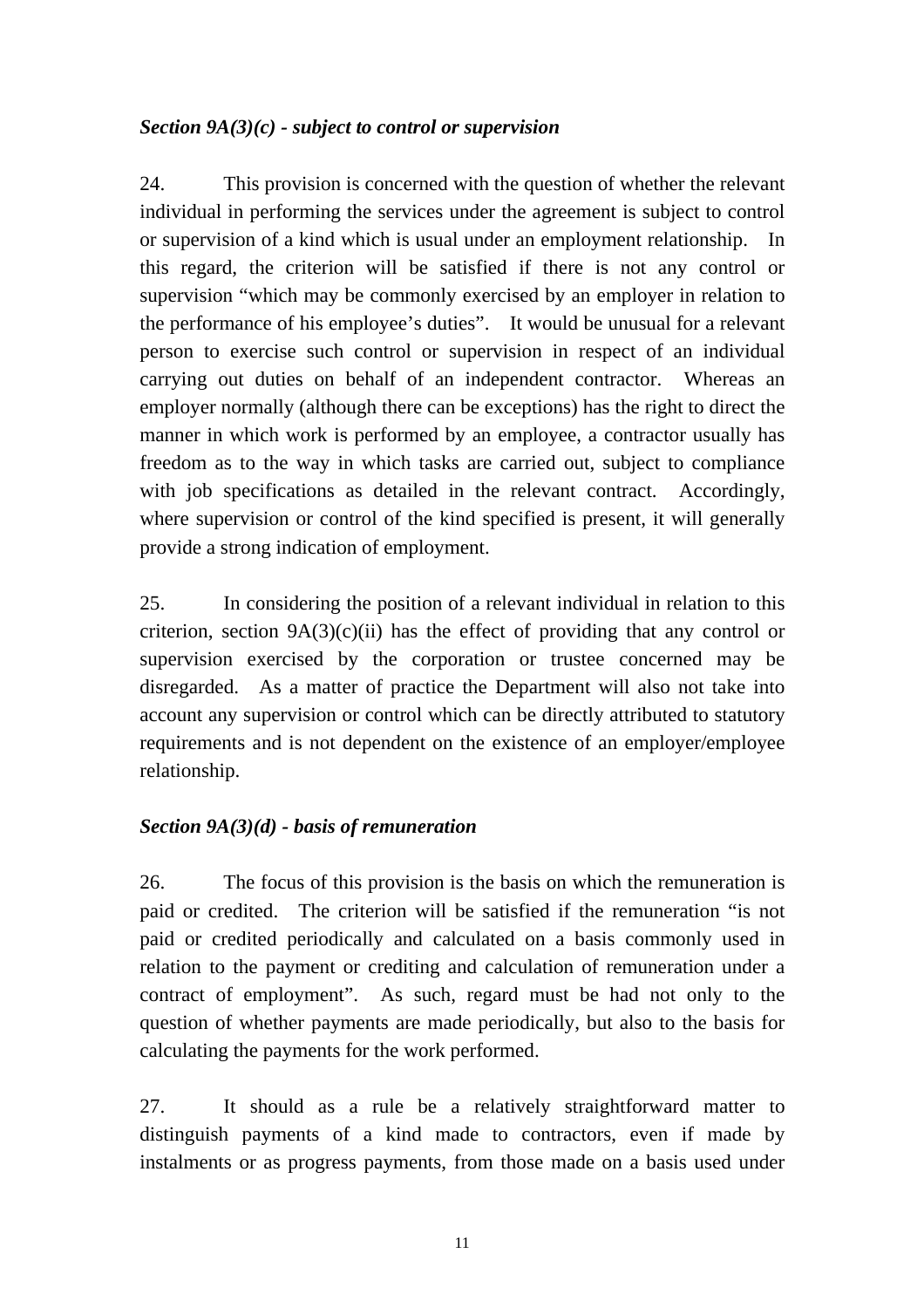<span id="page-14-0"></span>employment contracts. For contractor situations the payments will generally be in relation to an agreed sum for specified work under a contract, whereas for employment cases payments are usually in respect of the time worked or position occupied and made on a regular basis (e.g. weekly, fortnightly or monthly).

#### *Section 9A(3)(e) - termination of the arrangement*

28. This criterion is concerned with the provisions under the agreement relating to the termination of the arrangement between the parties. It will be satisfied if the relevant person does not have the right to cause any of the services under the agreement "to cease to be carried out in a manner, or for a reason, commonly provided for in relation to the dismissal of an employee under a contract of employment". In this regard, the services of an employee can generally be terminated by providing the relevant notice and/ or meeting other requirements under an award or statute. By way of contrast, under a relationship involving an independent contractor, the contract will usually be discharged by performance, but may also specify other circumstances, such as default situations, under which it can be terminated.

### *Section 9A(3)(f) - representation to the public*

29. As is stated in the provision, this criterion will be satisfied where "the relevant individual is not held out to the public to be an officer or employee of the relevant person". The term "held out to the public" is not defined in the Ordinance and should therefore be given its ordinary meaning. As such, if either the relevant individual or relevant person acts in a manner or does something that is intended to lead members of the public to believe that the relevant individual is an officer or employee of the relevant person, the criterion will not have been satisfied. This could occur, for example, through material included in trade or professional directories, journals or other publications, the issue of name cards, statements made at public functions, information contained in press releases etc.

30. It is appreciated that there may be cases where "independent" agents working in, for example, the real estate and insurance fields will be unable to satisfy this criterion. However, if the persons concerned are held out to the public to be employees of the organisations they represent, then their cases will in any event warrant close examination before it is accepted that employment is not involved.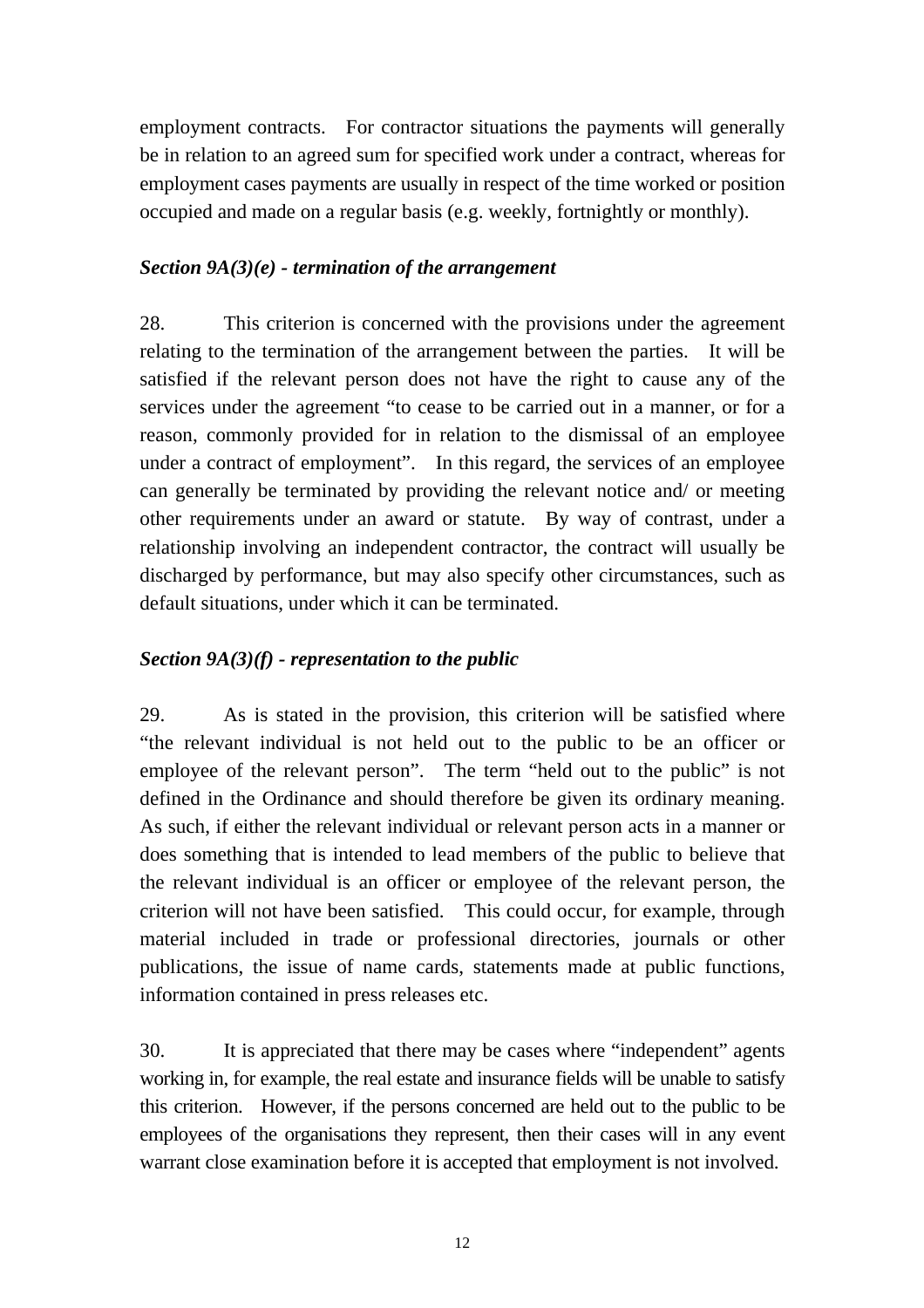### *Satisfying the criteria*

31. Where all of the specified criteria are satisfied, a relevant individual will not have any liability to salaries tax by virtue of section 9A. Likewise, the section will not have the effect of imposing on the relevant person the compliance requirements applicable to employers under section 52.

32. In Board of Review Decision *Case No. D13/06 21 IRBRD 341*, the taxpayer through his wholly-owned company entered into a contract for the provision of his services to a hospital. The Board concluded that section 9A(3) had not been satisfied: in relation to section 9A(3)(b) his teaching services for other persons were irrelevant since they were not material or incidental to the services performed under the contract; in relation to section 9A(3)(c) he was at the top of his field and the level of control should be viewed in light of this; and in relation to section 9A(3)(e) though express termination provision are absent, the contract could still be terminated for a reason commonly provided for in relation to an employee.

33. Where a relevant individual is unable to meet one or more of the specified criteria, it does not necessarily follow that the operative provisions shall apply to remuneration under the agreement. Section 9A(4) provides another avenue of escape for those cases where the relevant individual establishes to the satisfaction of the Commissioner that at all relevant times the carrying out of the services under the agreement "was not in substance the holding by him of an office or employment of profit with the relevant person".

# **THE COMMISSIONER'S DISCRETION: SECTION 9A(4)**

#### *Focus on the substance*

34. Section 9A(3) may be viewed as a somewhat mechanical means of ascertaining whether the operative provisions can be disregarded. However, the approach has been taken on the footing that where none of the indicators of employment covered by the specified criteria is present, it may be safely concluded, without examining the case in greater detail, that in substance employment is not involved. In short, it is intended to be a pragmatic approach for the convenience of taxpayers and the Department alike.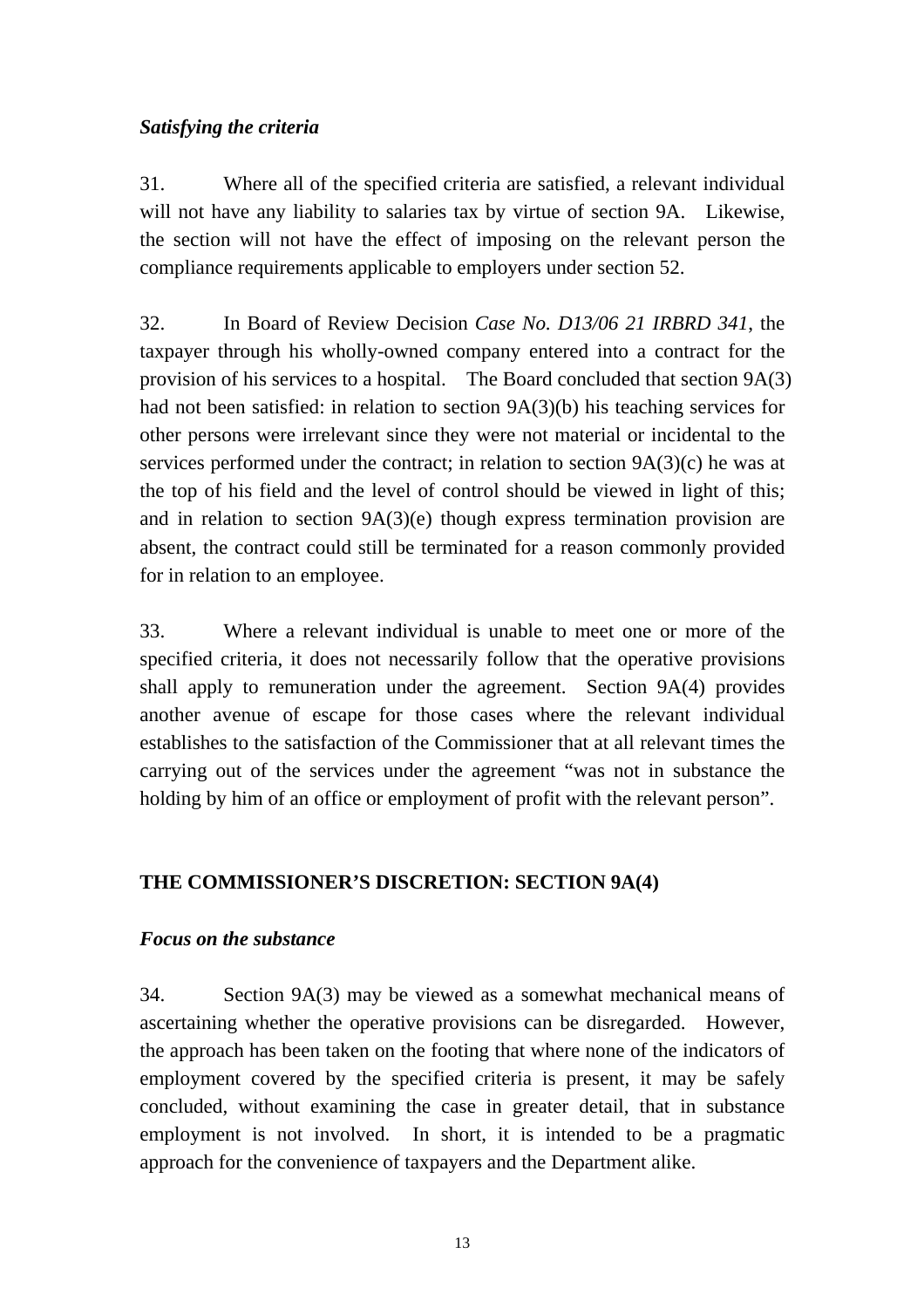35. The situation is clearly quite different where one of the specified criteria is not satisfied. In such a case there will at least be an indication of an employment relationship. Careful consideration of all of the circumstances of the arrangement will be required before it can be concluded whether or not in substance one exists.

36. In considering cases under subsection (4), the Commissioner will of course have regard to the substantial body of case law concerning the distinction between a contract of service (i.e. one of employment) and a contract for services (i.e. independent contractor).

37. In *Poon Chau Nam v. Yim Shiu Cheung [2007] HKLRD 951*, Ribeiro PJ at the Court of Final Appeal confirmed that the modern approach to the question whether a person was an employee was to examine all the features of their relationship against the background of the indicia of employment with a view to deciding whether, as a matter of overall impression, the relationship was one of employment. This involved a nuanced and not a mechanical approach: painting a picture from the accumulation of detail. The indicia included the degree of control exercised by the "employer"; whether the person performing the services provided his own equipment; whether he hired his own helpers; what degree of financial risk he took; what degree of responsibility for investment and management he had; and whether and how far he had an opportunity of profiting from sound management in the performance of his task. In Board of Review Decision *Case No. D13/06 21 IRBRD 341*, referred to in paragraph 32, the Board also ruled that section 9A(4) was not satisfied: the taxpayer had one full-time job; he received a monthly income; he was under the hospital's control; he held himself out as an officer of the hospital and no real entrepreneurship on the part of the taxpayer.

38. Subsection (4) was considered in Board of Review Decision *Case No. D155/01 17 IRBRD 231* though the case was decided primarily on the ground that section 61A applied to counteract the tax benefit from the arrangement entered into. The case involved the provision of services by a programme production manager to a television company through his personal services company. The Board concluded that section 9A applied to the arrangement. Although factors existed in support of the taxpayer's contention that he was not an employee of the television company (such as the fact that he did not receive all benefits available to employees, no redundancy payment was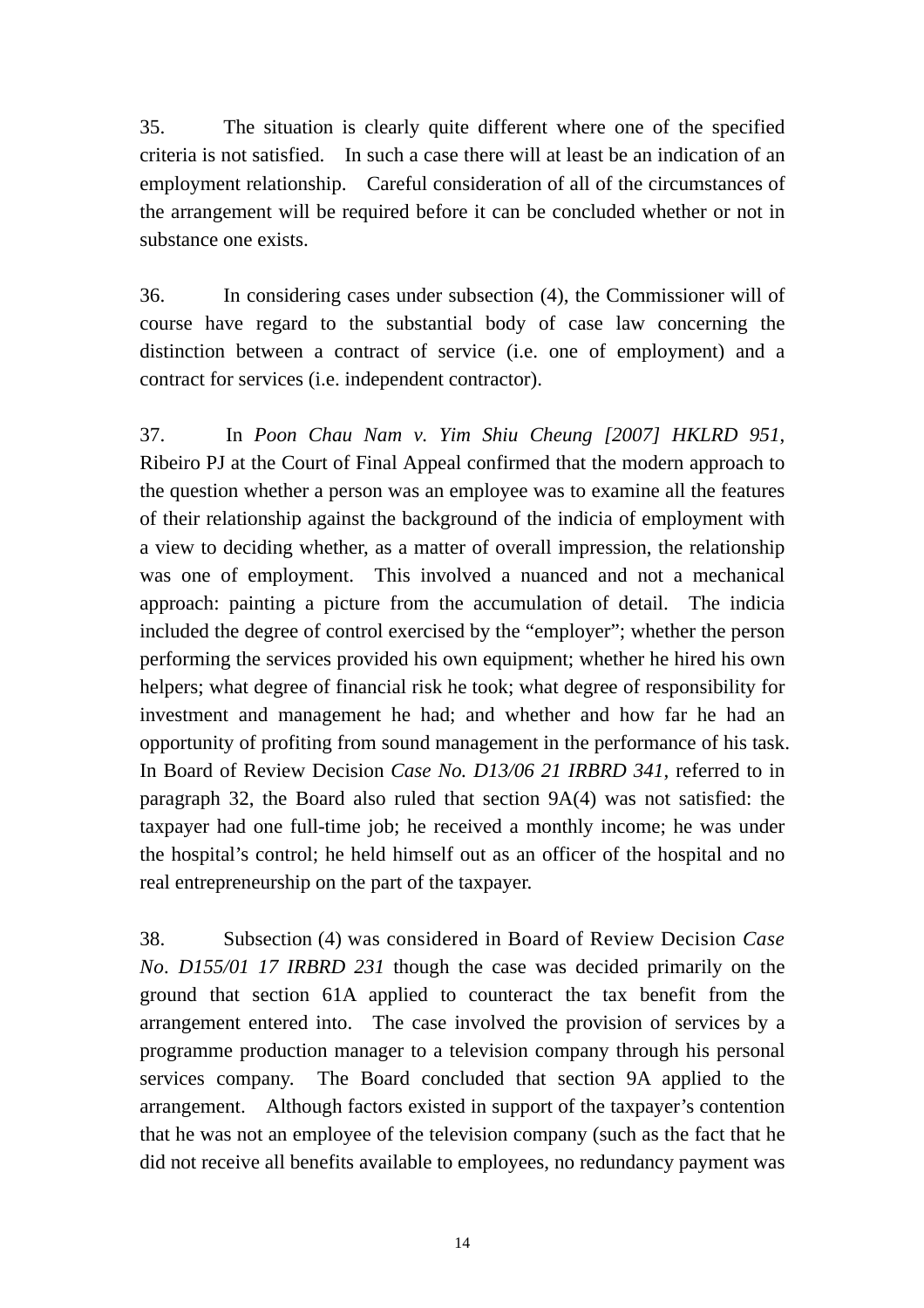made on the termination of the agreement for the provision of services, he had no set office hours, he had no computer and he was not required to attend staff meetings), the Board upon a global assessment was satisfied that the taxpayer was in substance an employee.

39. Subsection (4) was also considered in *Case No. D78/06 22 IRBRD 36*, which decided primarily that the interposition of the service company was to be disregarded under section 61. The Board were not satisfied that the taxpayer, a resident engineer for a project, was not in substance an employee of two companies contracting with the service company for his services because: remuneration was payable monthly in arrears and was fixed (subject to adjustment); neither the taxpayer nor the service company ran any financial risk nor could they profit from sound management; the taxpayer was granted annual leave; he was given office space; he did not provide his own equipment and the agreement could be summarily terminated.

40. In *Case No. D78/06 22 IRBRD 36*, the Board explained that the relationship had to be determined by an investigation and evaluation of the factual circumstances in which the work was performed and it had been firmly established that the question of whether or not the work was performed in the capacity of an employee or as an independent contractor is to be regarded by an appellate court as a question of fact to be determined by the trial court.

# *Control test and integration test*

41. Although in many cases the control test can still be simply applied to determine the matter, there are situations where it proves to be inadequate. For example, it is not now unusual for professional or highly skilled individuals to perform their tasks on the basis of their own judgement when engaged as employees. It is therefore not surprising that a further test, known as the integration test, was recognised alongside the control test. This was introduced by Lord Denning in *Bank voor Handel en Scheepvaart NV v. Administrator of Hungarian Property [1954] 35 TC 311, HL* where he said:

> "In this connection I would observe the test of being a servant does not rest nowadays on submission to orders. It depends on whether the person is part and parcel of the organisation."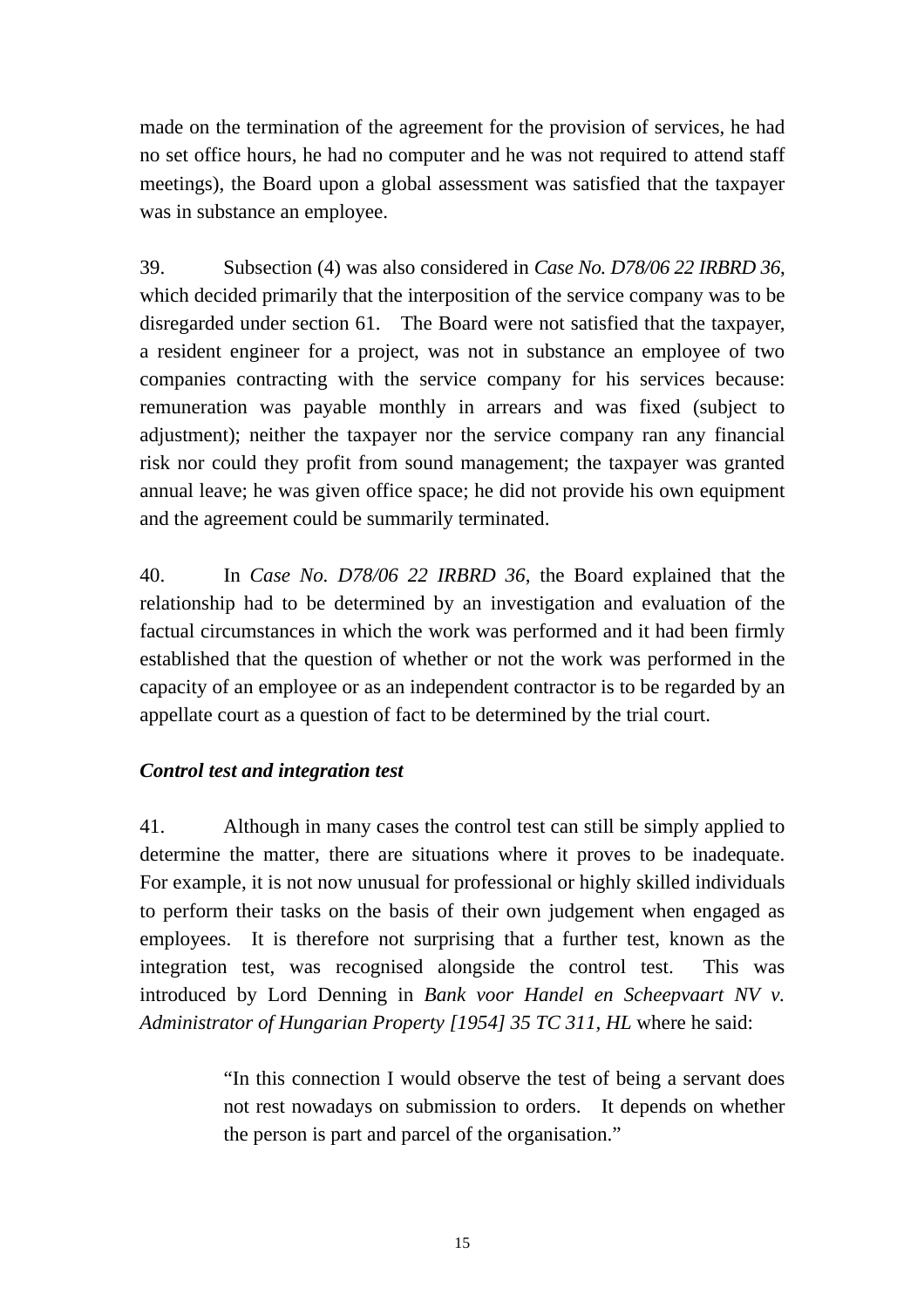#### <span id="page-18-0"></span>*Economic reality test*

42. A further test, the economic reality test, was applied in *Market Investigations Ltd. v. Minister of Social Security, [1969] 2 QB 173*. This test has regard to matters such as whether the individual is involved in the management of the work and is placed at financial risk, whether he can employ others to assist and whether he provides major equipment. However, in 1984 the Court of Appeal, in *Nethermere (St. Neots) Ltd. v. Gardiner 1 CR 612*, rejected the view that the economic reality test was "the fundamental test" and regarded it as "no more than a useful test".

43. What has become clear from the cases, as Nolan J stated in the Court of Appeal in *Hall v. Lorimer [1994] STC 23*, is that:

> "In cases of this sort there is no single path to a correct decision. An approach which suits the facts and arguments of one case may be unhelpful in another."

He went on to cite with approval the views expressed by Mummery J earlier in the case in the High Court, where he said:

> "The process involves painting a picture in each individual case. As Vinelott J said in *Walls v. Sinnett (Inspector of Taxes) [1986] STC 236 at 245*: 'It is, in my judgment, impossible in a field where a very large number of factors have to be weighed to gain any real assistance by looking at the facts of another case and comparing them one by one to see what facts are common, what are different and what particular weight is given by another tribunal to the common facts. The facts as a whole must be looked at, and a factor which may be compelling in one case in the light of the facts of that case may not be compelling in the context of another case.' "

#### *Mutuality of obligation*

44. The doctrine of mutuality of obligation has become an important test in determining employment status. The essence of the employment is that the employer is under an obligation to provide work to the employee just as much as the employee is under an obligation to carry out work. There must be an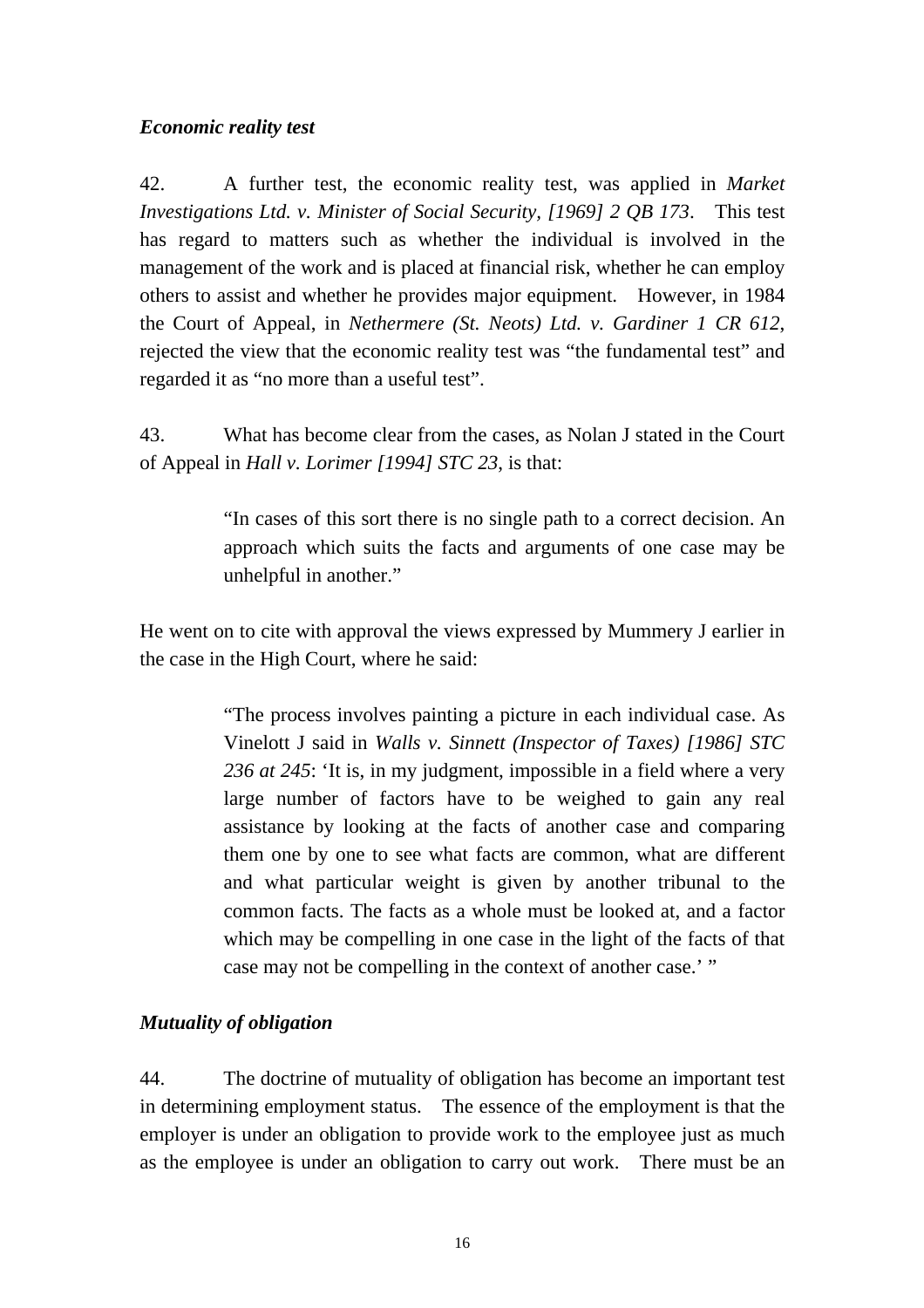irreducible minimum of mutual obligation for there to be a contract of service. That irreducible minimum is that the engager must be obliged to pay a wage or other remuneration, and that the worker must be obliged to provide his or her own work or skill. In the case of *Poon Chau Nam*, Ribeiro PJ confirmed the importance of mutuality of obligation in establishing the existence of an umbrella or global contract of service where there is a series of engagements. In *Usetech v. Young [2004] STC 1671*, Park J explained that the want of mutuality would preclude the existence of a continuing contract of employment where there was both no obligation to provide work and no obligation to pay the worker for time in which work was not provided.

#### *Comprehensive details*

45. It should therefore be clear that the Commissioner will only be able to form a view for the purposes of section 9A(4) if he is provided with comprehensive details of all the facts surrounding an agreement.

46. A relevant individual who wishes to have the Commissioner exercise his discretion under the subsection may advise the Department either at the time of lodging his or her tax return or by means of a separate application for an advance ruling which can be made at any time. The supporting material and information required is the same in each case and is discussed below.

#### **ADVANCE RULINGS**

#### *Request for advance ruling*

47. A request for an advance ruling should be in writing and be addressed to the Commissioner. It must be signed by the relevant individual or his authorized representative. The following material and information should support the request:

> (a) Copies of the agreement and any related undertaking. If an agreement or undertaking has not been reduced to writing, an explanation of why this is the case should be provided together with full details of its terms and conditions.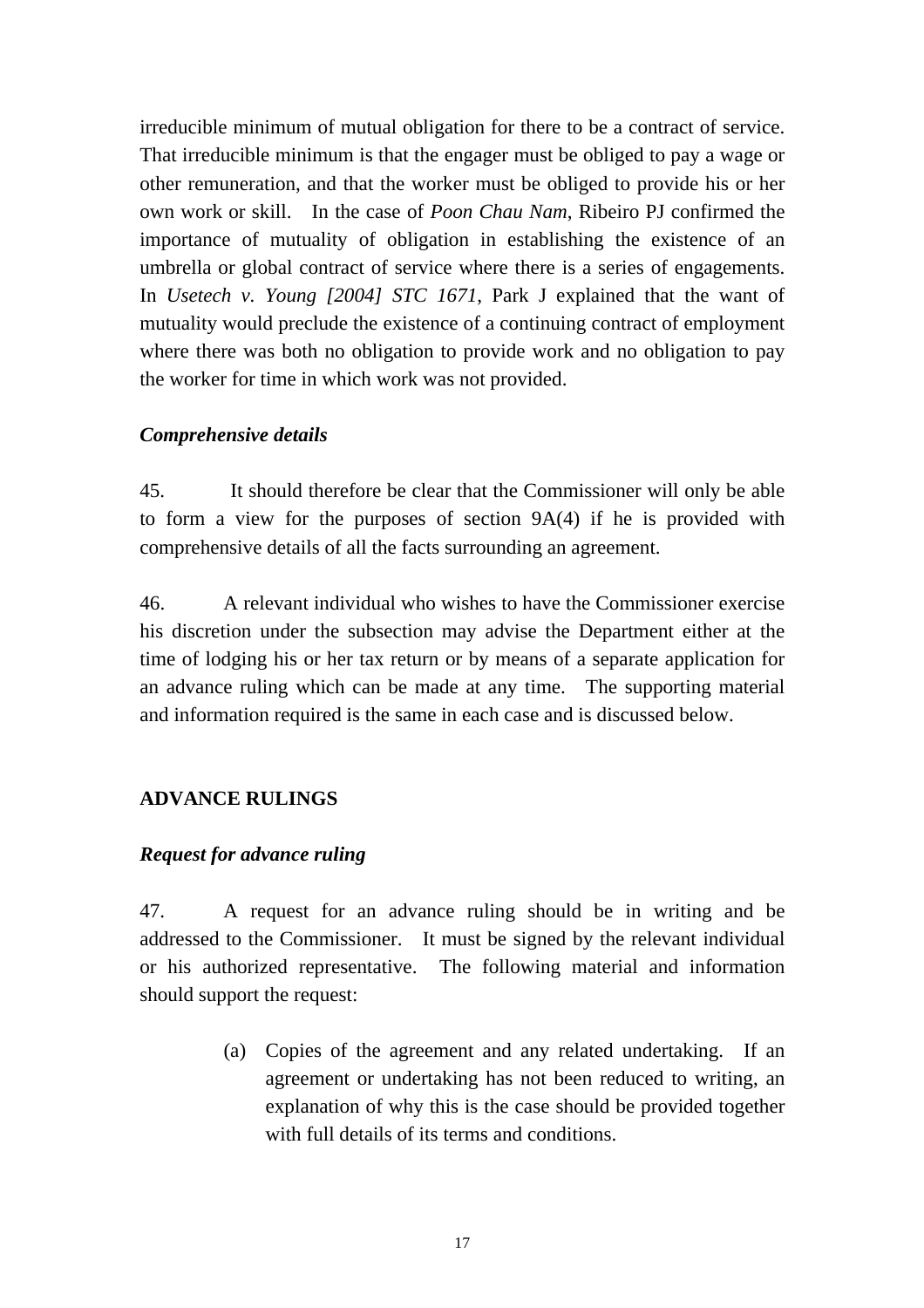- <span id="page-20-0"></span>(b) If not otherwise apparent, full details of the remuneration payable under each agreement or undertaking, including fringe benefits, share awards, share options etc.
- (c) Copies of the respective organisation charts of the relevant person and the service company.
- (d) A statement setting out the relevant individual's:
	- (i) duties and obligations in relation to the relevant person and the service company respectively; and
	- (ii) previous employment history, if any, with the relevant person or any associated party.
- (e) A statement listing, together with supporting details, the specified criteria in subsection (3) which have been satisfied.
- (f) An explanation of why it is considered that the relevant individual did not in substance hold an office or employment of profit.

#### *Questions to be answered*

48. To facilitate consideration of the application, answers should also be provided to the questions listed on Appendix B. If a particular question is not pertinent to the relevant individual's situation, this should be noted together with a brief explanation of why that is the case.

49. Under normal circumstances, where the information referred to above is provided, it should be sufficient to allow a ruling to be made. In such cases, it will be issued in letter form signed by the Commissioner or an authorised officer, generally within 6 weeks of the date of receipt of the application. In some cases, however, it may be necessary for the Department to seek further information from the relevant individual or a third party. Where this occurs it may not be possible to issue the ruling within the 6 weeks period. It should be noted that rulings will not be provided in respect of hypothetical, contemplated or proposed situations.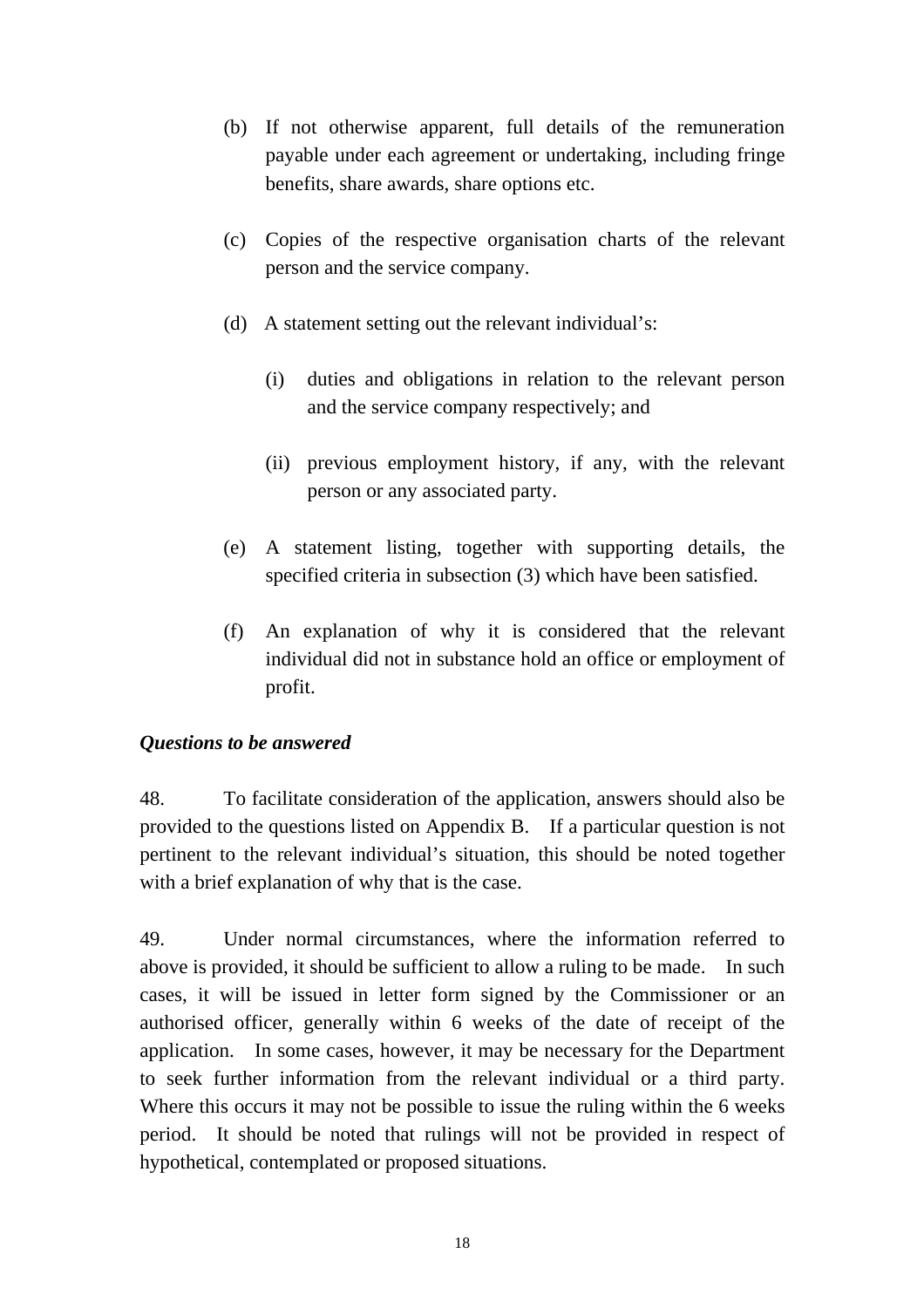#### **COMPLIANCE**

#### *Notification requirements under section 52*

50. From the perspective of the relevant person, if an agreement has been entered into which comes within section 9A(1) and is not excluded from the scope of the operative provisions by virtue of subsection (3) or (4), there will be an obligation to comply with the notification requirements of section 52 (i.e. on the basis that the relevant person is the employer of the relevant individual - see paragraphs 11 to 20 above). On the other hand, if it is clear that subsection (3) or (4) is applicable, the provisions of section 52 will not apply.

#### *Section 80(1AA)*

51. It is possible, however, that a relevant person may be unsure as to whether the operative provisions apply to a particular arrangement (e.g. it may not be clear as to whether the relevant individual controls the service company or whether all of the specified criteria in subsection (3) have been satisfied). To cater for such cases, section 80(1AA) in effect allows a relevant person to presume in certain circumstances that the reporting obligations do not apply. The section provides that it shall be a defence in any proceedings against a person for failure to comply with the requirements of section 52(4), (5), (6) or (7) if he shows that he relied upon a statement in writing by the relevant individual "in the form specified" and it was reasonable for him to rely upon that statement. In this regard, section 80(1AC) provides that the Commissioner may specify the form of statement by notice in the Gazette (see Appendix C).

52. It can be seen from the specified form that a relevant individual should only complete the statement where he is able to say that, to the best of his knowledge and belief, one or more of the following situations is applicable in relation to the agreement:

> (a) the party to which the remuneration is paid or credited is not a corporation or trustee of the kind referred to in section 9A(1) (e.g. if a corporation, it is not controlled in the manner described);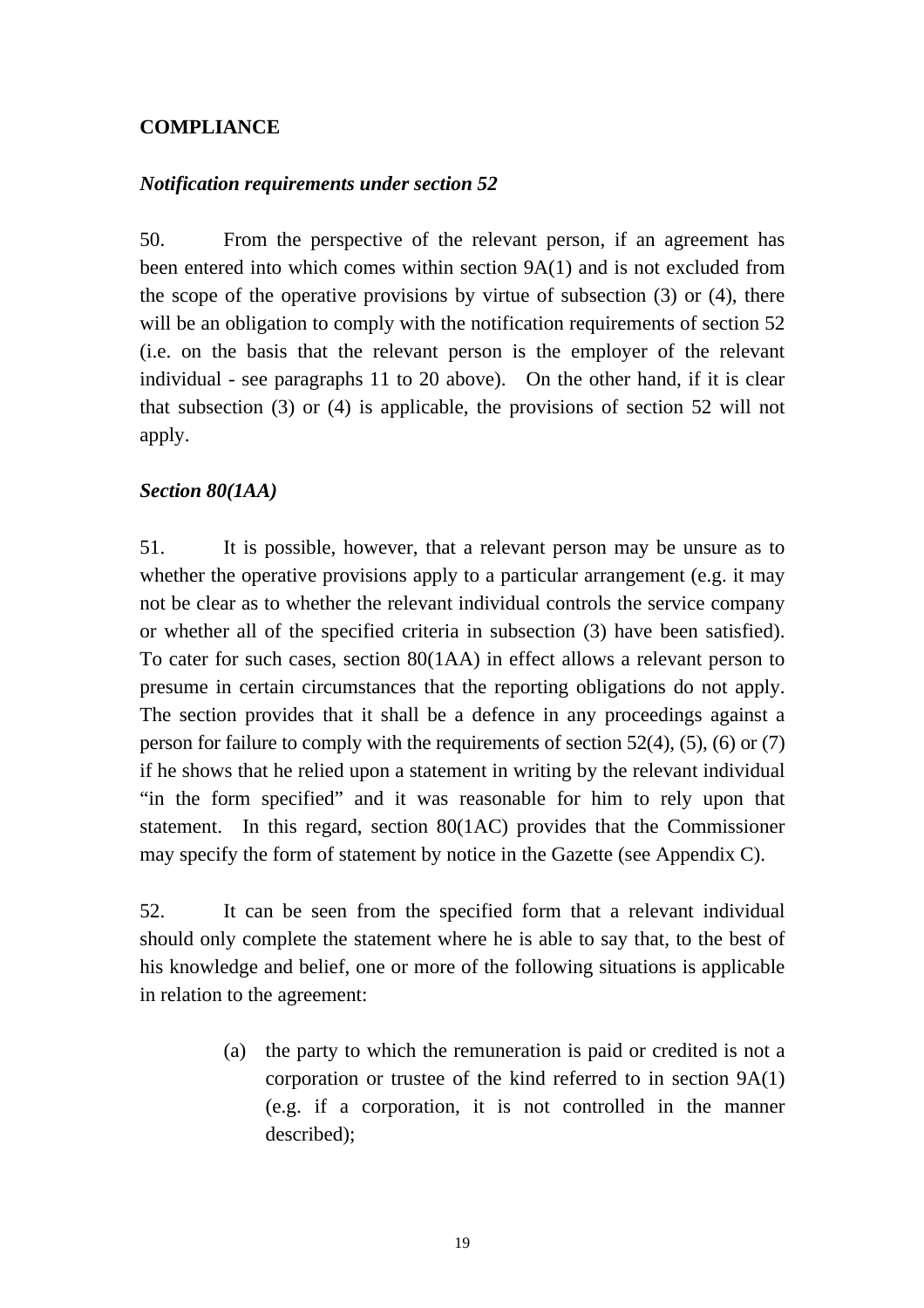- <span id="page-22-0"></span>(b) all of the specified criteria are satisfied;
- (c) the Commissioner has confirmed in writing that he is satisfied that in carrying out services under the agreement he is not in substance holding an office or employment of profit with the relevant person.

53 It goes without saying that the defence provided for in section 80(1AA) will not apply if a relevant person has reason to doubt that the relevant individual is entitled to make a statement of the kind in question. In such a situation the relevant person should, as a matter of prudence, proceed on the footing that the reporting requirements are applicable. The Department will not, however, take any action in relation to a failure of the employer to comply with the requirements if during the relevant period the relevant individual was awaiting the outcome of an application for a ruling from the Commissioner under section 9A(4).

54. As far as the relevant individual is concerned, if he has any doubt as to whether the service company is of the kind referred to in section 9A(1) or whether all of the specified criteria are satisfied, he should obtain a ruling from the Commissioner before providing the relevant person with a statement in writing. In this regard, it should be kept in mind that section 80(1AB) provides that a person who knowingly or recklessly makes such a statement which in a material respect is false or misleading shall be guilty of an offence. The sanctions provided for under sections 82 and 82A may also have application where a relevant individual fails to comply with his obligations.

# **COMMENCEMENT OF THE LEGISLATION**

#### *Appointed day*

 operation on the "appointed day" (i.e. 18 August 1995). The legislation does 55. As provided in the Amendment Ordinance, the legislation came into not apply to any service company agreement entered into before the appointed day where the remuneration was paid or the services were carried out, or both were effected, prior to that date. The legislation will apply in relation to such an agreement where the remuneration is paid or credited and the services are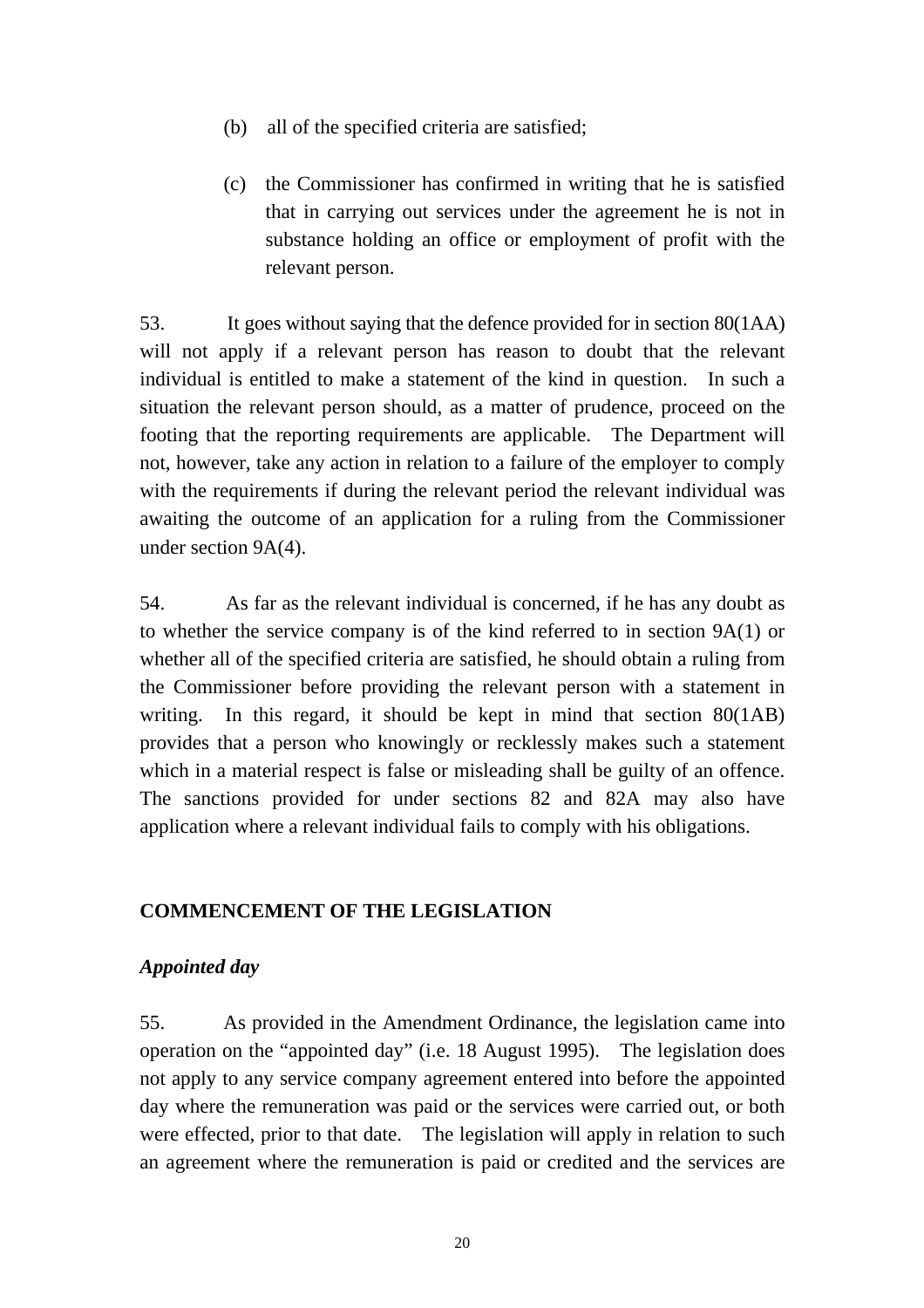<span id="page-23-0"></span>carried out on or after that date. The legislation will, of course, also apply in respect of agreements entered into on or after the appointed day.

56. The "appointed day" serves to place it beyond any doubt that where an arrangement is in existence on or after that date and comes within the scope of the legislation, there is a compliance obligation to provide information to the Department. As far as arrangements which commenced before the appointed day are concerned, the Department will not take any penalty action in respect of failure to comply with section 52 reporting requirements that may have existed before that date. The table setting out the Department's position in relation to the application of sections 9A and 52 is attached as Appendix D.

57. One of the purposes of the legislation is to facilitate the identification of disguised employment arrangements. It stands to reason that where it is established that such an arrangement exists, income derived both before and after the appointed day may be charged to salaries tax. The Department's view is that if the provisions of the Ordinance (including sections 61 and 61A) existing prior to the introduction of section 9A had the effect of rendering the earlier income chargeable to salaries tax, it is only appropriate to assess the income accordingly.

 by application of the general anti-avoidance provisions. For example, it might 58. It is pertinent to mention at this point that where an arrangement falls outside the scope of section 9A (i.e. even if entered into after the appointed day), it may still, depending on the facts of the case, be charged to salaries tax be considered appropriate to apply those provisions if a "relevant person" not carrying on a trade, profession or business or prescribed activity engaged a person to carry out services under a disguised employment agreement. The Department considers that its position in this regard is supported by the decision of the Privy Council in *CIR v. Challenge Corporation Limited [1987] 2 WLR 24*. This was to the effect that a general anti-avoidance provision can apply notwithstanding the existence of related specific anti-avoidance provisions. In *Case No. D78/06 22 IRBRD 36*, the Board of Review in its decision ruled that the interposition of the service company was to be disregarded under section 61A while agreeing with Deputy Commissioner that the case was also caught under section 9A.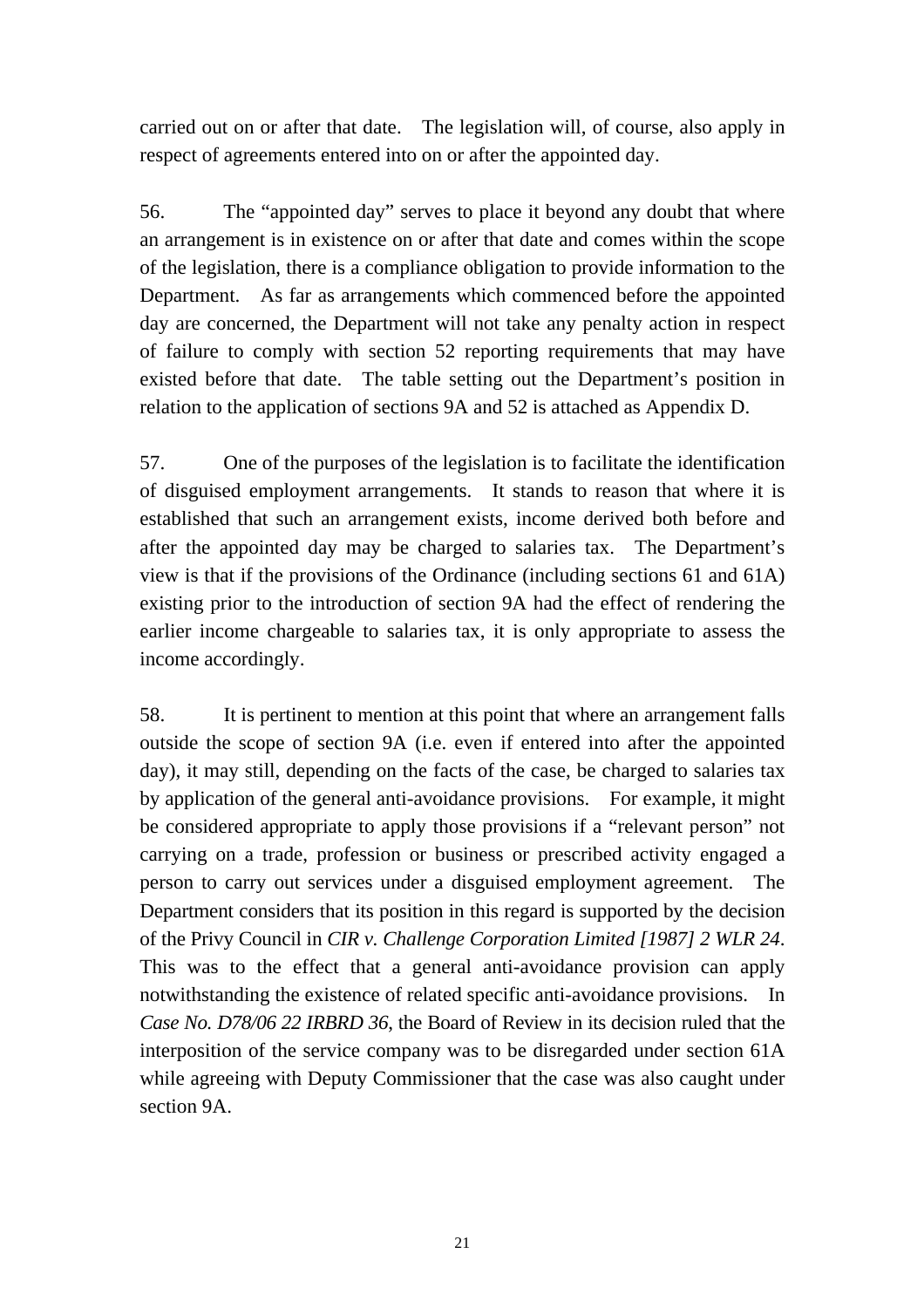# <span id="page-24-0"></span>**TAX POSITION OF THE PARTIES**

#### *Tax position of corporation and trustee*

59. To prevent double taxation, section 9A(5) provides that where by virtue of section 9A a relevant individual is chargeable to salaries tax on remuneration referred to in subsection (1), the corporation or trustee to whom that remuneration is paid or credited is not chargeable to tax on the remuneration. Accordingly, no deductions under section 16 or depreciation allowances under Part VI will be granted to the service company in respect of related expenditure.

#### *Tax position of relevant individual*

60. Subsection (5) also provides, in effect, that the relevant individual is not chargeable to tax on any remuneration paid or credited to him by the corporation or trustee as an employee to the extent that the remuneration is attributable to services carried out under the agreement. This exemption will not apply in respect of any remuneration which is not attributable to such services (e.g. services carried out by the relevant individual which are unrelated to the agreement with the relevant person).

#### *Service companies used by professionals*

61. Reflecting the taxation principle that it is not possible for a man to employ himself, section 9A(7) has the effect of providing that the proprietors and partners of unincorporated businesses (e.g. professional firms) with service companies are excluded from the application of the operative provisions of section 9A. Section 9A(7)(b)(i) covers the situation where a sole proprietorship is involved and section 9A(7)(b)(ii) addresses partnership cases. The Department's treatment of service company arrangements of this kind is detailed in Departmental Interpretation and Practice Notes No. 24.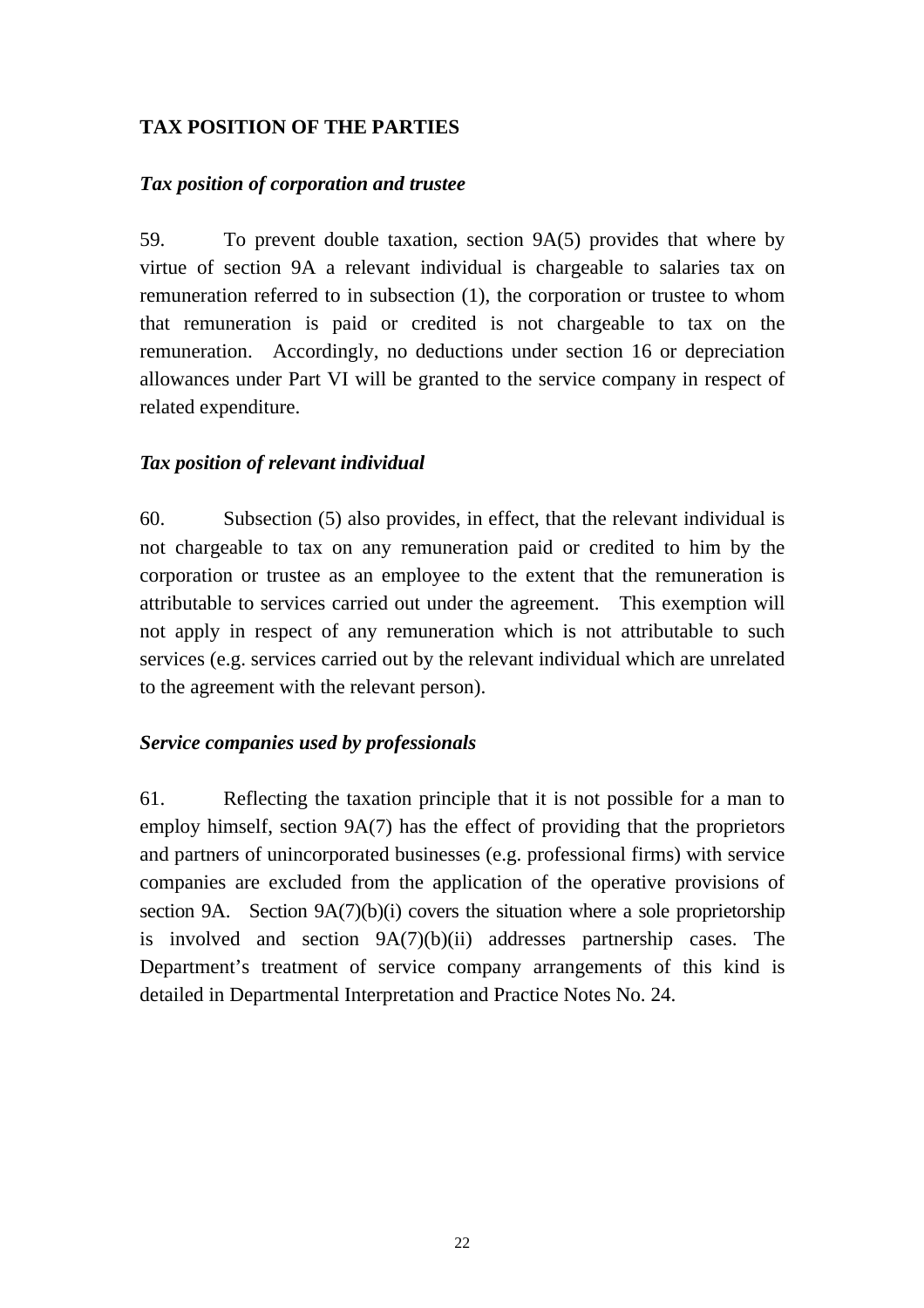1

#### HONG KONG

ORDINANCE No. 54 OF 1995

L.S

I assent.

Christopher PATTEN. Governor. 6 July 1995

An Ordinance to amend the Inland Revenue Ordinance.

Enacted by the Governor of Hong Kong, with the advice and consent of the Legislative Council thereof.

 $\mathsf{I}$ 

#### 1. Short title and commencement

(1) This Ordinance may be cited as the Inland Revenue (Amendment) (No. 2) Ordinance 1995.

(2) This Ordinance shall come into operation on a day to be appointed by the Secretary for the Treasury by notice in the Gazette.

#### 2. Section added

The Inland Revenue Ordinance (Cap. 112) is amended by adding-

#### "9A. Remuneration under certain agreements treated as being income derived from an employment of profit

(1) Where a person ("relevant person") carrying on (or deemed under this Ordinance to be carrying on) a trade, profession or business, or prescribed activity, has entered into an agreement, whether before, on or after the appointed day, under which any remuneration for any services carried out under the agreement on or after that day by an individual ("relevant individual") for the relevant person or any other person is paid or credited on or after that day to-

(a) a corporation controlled by-

- (i) the relevant individual;
- (ii) an associate or associates of the relevant individual; or
- (iii) the relevant individual together with an associate or associates of the relevant individual;
- (b) a trustee of a trust estate under which the relevant individual or an associate or associates of the relevant individual is a beneficiary, or are beneficiaries, as the case may be, under the trust: or
- (c) a corporation controlled by such a trustee,

then, subject to subsections (3) and (4), for the purposes of this Ordinance-

> (i) the relevant individual shall be treated as having an employment of profit with the relevant person-

 $(A)$  commencing on-

- (I) in the case of the trade, profession or business, the day the relevant individual commenced to carry out any of those services or the appointed day, whichever is the later;
- (II) in the case of the prescribed activity, the day the notice concerned under subsection (6) commenced or the day the relevant individual commenced to carry out any of those services, whichever is the later:
- (B) until the agreement terminates without the relevant individual continuing to carry out any of those services as an employee of the relevant person;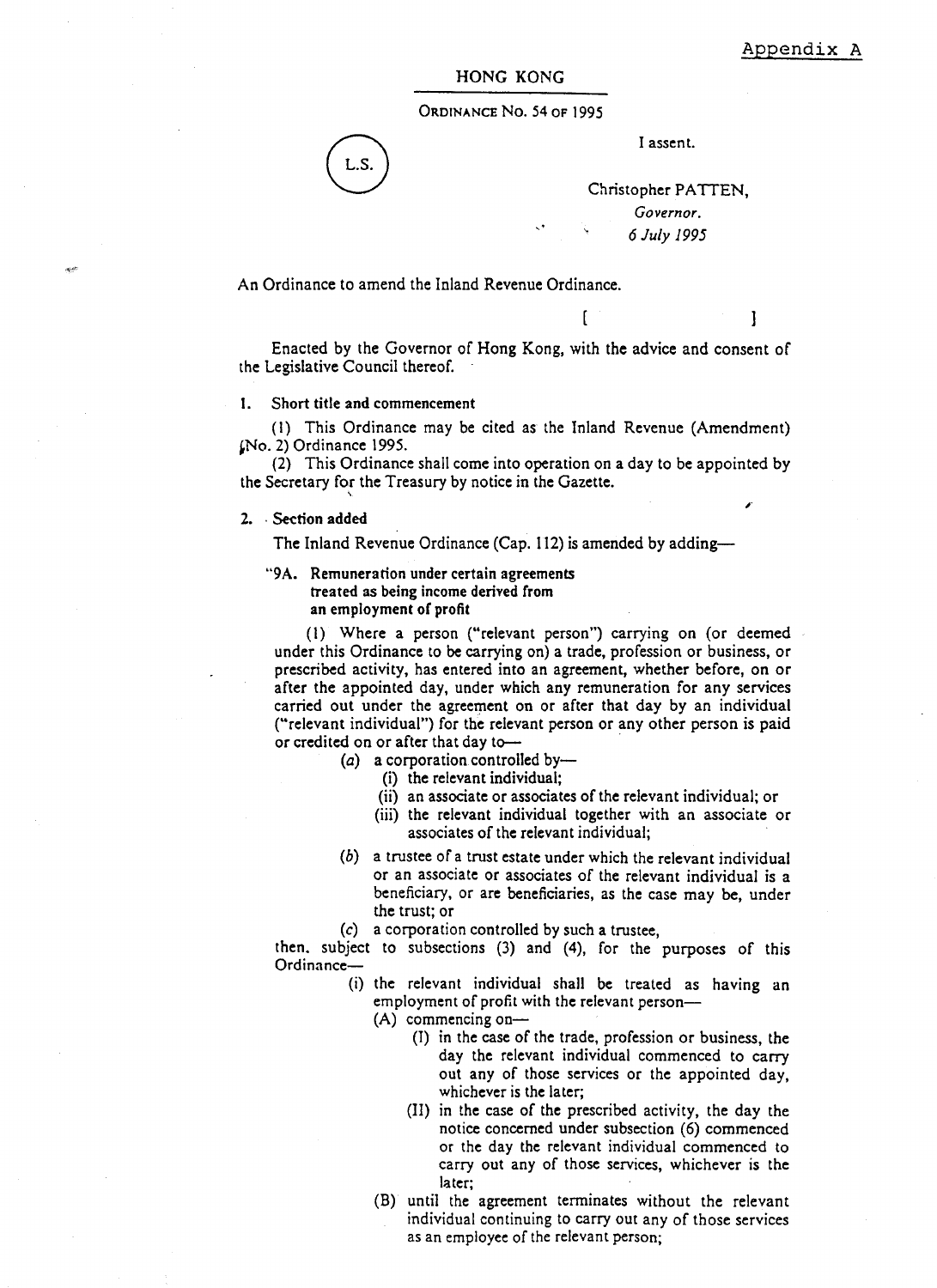- (ii) the relevant individual shall be treated as an employee of the relevant person, and the relevant person shall be treated as the employer of the relevant individual, whilst the relevant individual is treated, under paragraph (i), as having an employment of profit with the relevant person; and
- (iii) any such remuneration shall be treated as being-
	- (A) income derived by the relevant individual from an employment of profit with the relevant person; and
	- (B) received by and accrued to the relevant individual at the time that it is paid or credited to the corporation or trustee concerned referred to in paragraph  $(a)$ ,  $(b)$ or  $(c)$ ,

and the other provisions of this Ordinance (including section 52) shall be construed accordingly.

(2) Where an agreement referred to in subsection (1) does not specify or otherwise identify the amount of any remuneration referred to in that subsection which is from time to time to be paid or credited to the corporation or trustee referred to in paragraph  $(a)$ ,  $(b)$  or  $(c)$  of that subsection, then any sum which under that agreement is paid or credited to that corporation or trustee, as the case may be, shall be deemed to be such remuneration (and the other provisions of this Ordinance, including that subsection, shall apply accordingly) except any such sum or part thereof in respect of which the relevant individual concerned or the relevant person establishes to the satisfaction of the Commissioner that it was not in substance remuneration for any services carried out under that agreement on or after the appointed day by the relevant individual for the relevant person or any other person.

(3) Paragraphs (i), (ii) and (iii) of subsection (1) shall not apply  $where-$ 

- (a) neither the agreement referred to in that subsection nor any related undertaking (and whether or not the agreement refers to that undertaking) provides for any remuneration for any of those services to include or to be the provision of annual leave, passage allowance, sick leave, pension entitlements, medical payments or accommodation, or any similar benefit, or any benefit (including money) in lieu thereof:
- (b) if the agreement referred to in that subsection or any related undertaking (and whether or not the agreement refers to that undertaking) requires any of the services referred to in that subsection to be carried out personally by the relevant individual, the relevant individual carries out the same or similar services—
	- (i) for persons other than any person for whom those first-mentioned services are carried out under that agreement; and
	- (ii) during the term of that agreement or undertaking, as the case may be:
- (c) the performance by the relevant individual of any of those services is not subject to any control or supervision-
	- (i) which may be commonly exercised by an employer in relation to the performance of his employee's duties; and
	- (ii) by any person (including the relevant person) other than the corporation or trustee concerned referred to in subsection  $(1)(a)$ ,  $(b)$  or  $(c)$ ;
- $(d)$  the remuneration referred to in that subsection is not paid or credited periodically and calculated on a basis commonly used in relation to the payment or crediting and calculation of remuneration under a contract of employment;
- (e) the relevant person does not have the right to cause any of those services to cease to be carried out in a manner, or for a reason, commonly provided for in relation to the dismissal of an employee under a contract of employment; and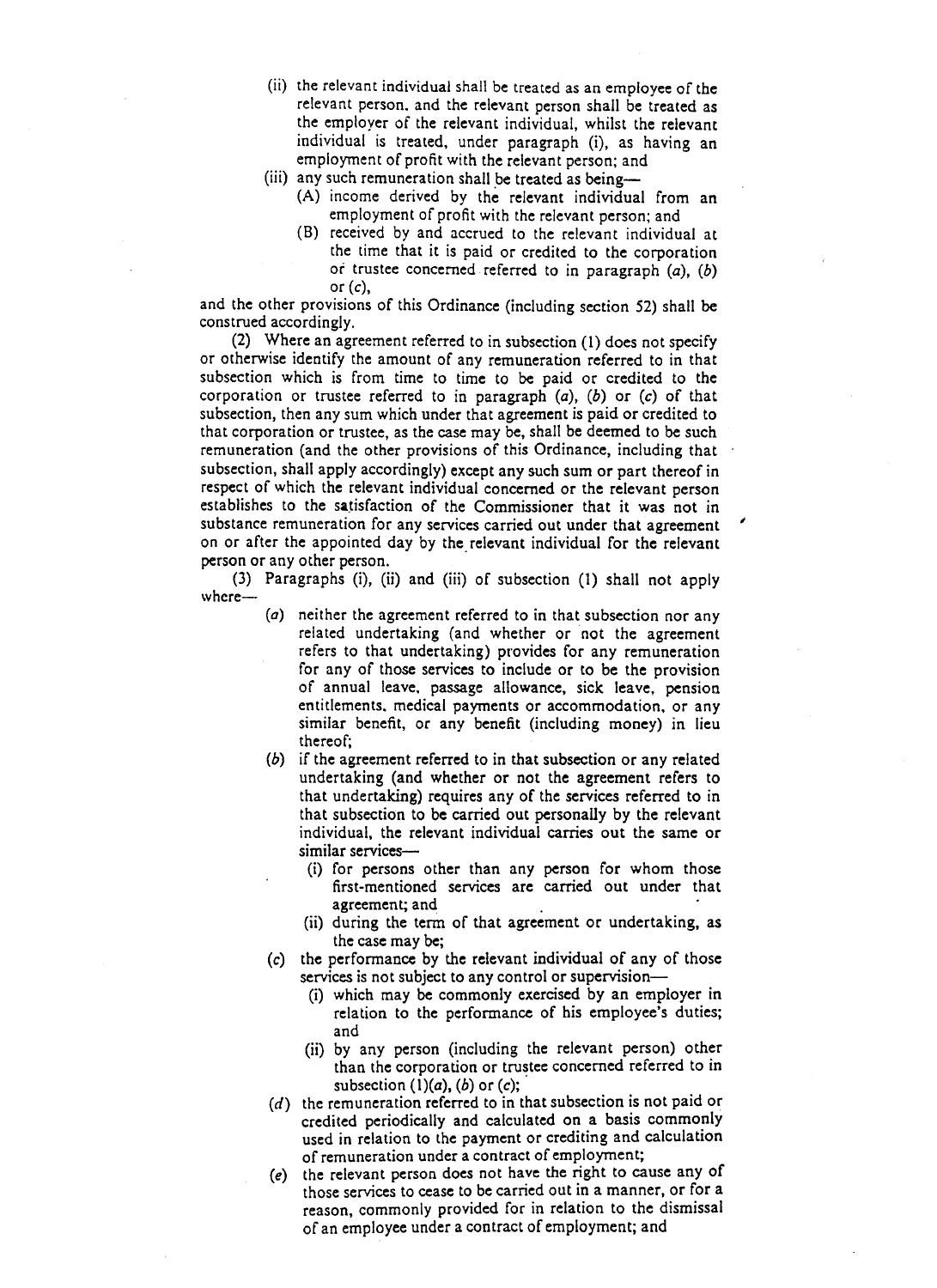$(f)$  the relevant individual is not held out to the public to be an officer or employee of the relevant person.

(4) Paragraphs (i), (ii) and (iii) of subsection (1) shall not apply where the relevant individual establishes to the satisfaction of the Commissioner that at all relevant times the carrying out of the services referred to in that subsection was not in substance the holding by him of an office or employment of profit with the relevant person.

(5) It is hereby declared that where, by virtue of the operation of this section, the relevant individual is chargeable to salaries tax on remuneration referred to in subsection  $(1)$ , then—

- (a) the corporation or trustee concerned referred to in paragraph  $(a)$ ,  $(b)$  or  $(c)$  of that subsection to whom that remuneration is paid or credited is not chargeable to tax thereon; and
- $(b)$  the relevant individual is not chargeable to tax on any remuneration paid or credited to him by that corporation or trustee, as the case may be-
	- (i) in respect of any office or employment of profit he has with that corporation or trustee, as the case may be; and
	- (ii) to the extent that the remuneration referred to in this paragraph is attributable to any of the services referred to in that subsection.

(6) The Commissioner may, by notice in the Gazette, prescribe an activity for the purposes of this section.

- (7) For the avoidance of doubt, it is hereby declared that-
	- (a) where there are 2 or more relevant individuals under an agreement referred to in subsection (1), then that subsection shall apply to them individually and not collectively, and the other provisions of this section (including subsection (2)) shall be construed accordingly;
	- $(b)$  paragraphs (i), (ii) and (iii) of subsection (1) shall not apply where under an agreement referred to in that subsection-
		- (i) the relevant person is also the relevant individual; or
		- (ii) the relevant person is a partnership and the relevant individual is a partner of the partnership.
- $(8)$  In this section-

"appointed day" (指定日期) means the day appointed under section 1(2) of the Inland Revenue (Amendment) (No. 2) Ordinance 1995 (54 of  $1995$ :  $\cdot$ 

"associate" (相聯者), in relation to the relevant individual, means-

- ( $a$ ) a relative of the relevant individual;
- $(b)$  a partner of the relevant individual and any relative of that partner;
- (c) a partnership in which the relevant individual is a partner;
- $(d)$  any corporation controlled by the relevant individual, by a partner of the relevant individual or by a partnership in which the relevant individual is a partner;
- (e) any director or principal officer of a corporation referred to in paragraph  $(d)$ :
- $(f)$  another relevant individual who is such an individual under the agreement referred to in subsection (1) under which the first-mentioned relevant individual is also such an individual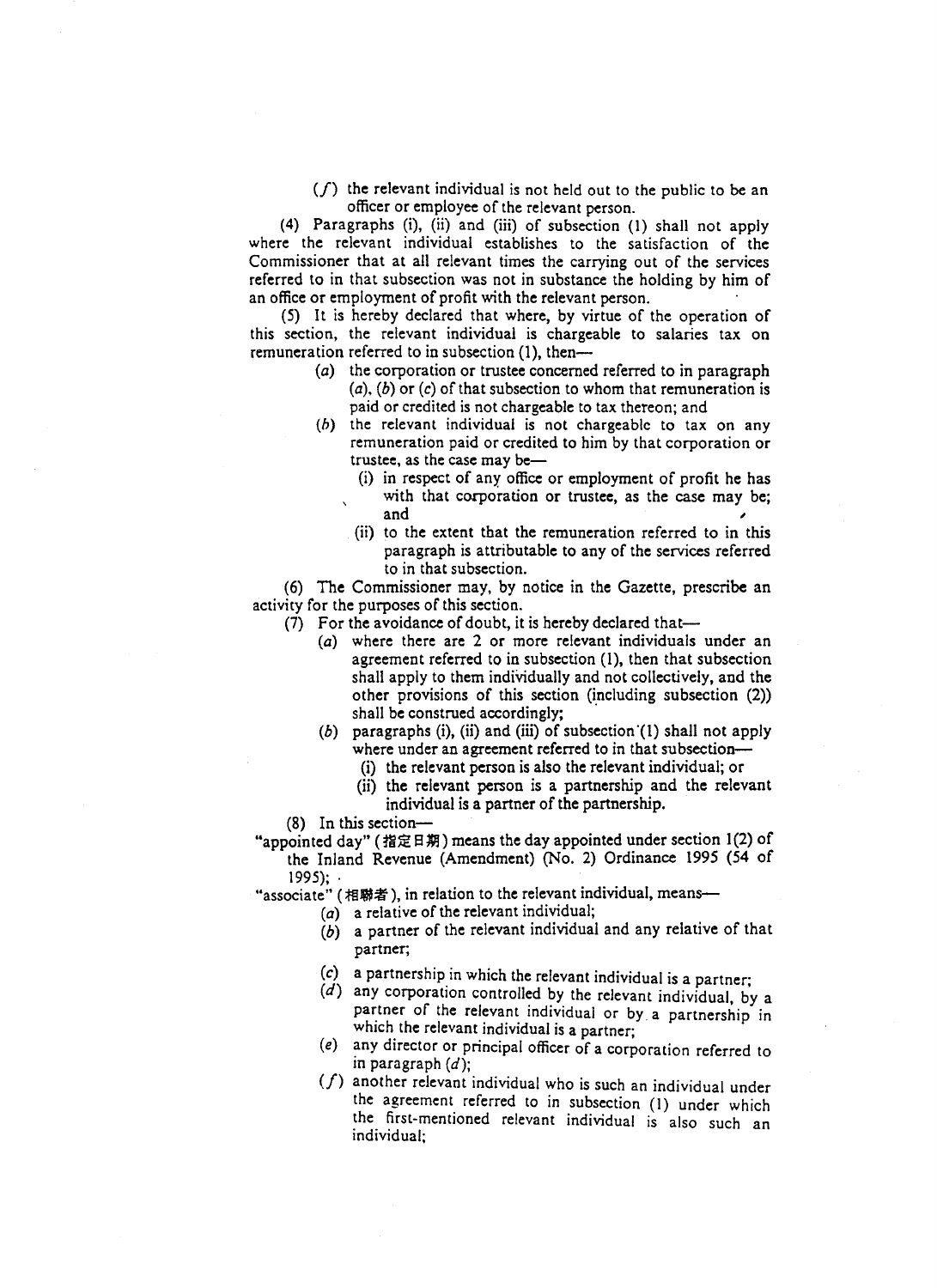"beneticiary" (受益人), in relation to a trust estate, means any person who benefits or is capable (whether by the exercise of a power of appointment or otherwise) of benefiting under the trust estate, either directly or through any interposed person, or who is able or might reasonably be expected to be able, whether directly or indirectly, to control the activities of the trust estate or the application of its corpus or income:

"control" (控制), in relation to a corporation, means the power of a person to secure-

- (a) by means of the holding of shares or the possession of voting power in or in relation to that or any other corporation; or
- (b) by virtue of any powers conferred by the articles of association or other document regulating that or any other corporation,

that the affairs of the first-mentioned corporation are conducted in accordance with the wishes of that person;

"prescribed activity" (訂明活動) means any activity prescribed in a notice under subsection  $(6)$ ;

"principal officer" (主要職員) means-

- (a) a person employed by a corporation who, either alone or jointly with one or more other persons, is responsible under the immediate authority of the directors for the conduct of the business of the corporation; or
- (b) a person so employed who, under the immediate authority of a director of the corporation or a person to whom paragraph (a) applies, exercises managerial functions in respect of the corporation;
- "relative" (親屬) means the spouse, parent, child, brother or sister of the person concerned, and, in deducing such a relationship, an adopted child shall be deemed to be a child both of the natural parents and the adopting parent and a step child to be the child of both the natural parents and of any step parent.".

#### $3.$ Penalties for failure to make returns. making incorrect returns, etc.

Section 80 is amended by adding-

"(IAA) Without prejudice to the generality of the term "reasonable" excuse" as it is used in subsection (1) in relation to section  $52(4)$ , (5), (6) or (7), where a person has failed to comply with the requirements of that section in the case of an individual in respect of whom that person is treated as the employer by virtue of the operation of section 9A, then it shall constitute a defence in any proceedings under this section against that person in respect of such failure if he shows that--

- (a) he did not comply with those requirements because he relied
	- upon a statement in writing-
	- (i) by that individual; and
	- (ii) in the form specified under subsection (1AC); and

(b) it was reasonable for him to rely upon that statement.

(1AB) A person who knowingly or recklessly makes a statement of the kind referred to in subsection  $(1AA)(a)$  which in a material respect is false or misleading shall be guilty of an offence: Penalty a fine at level 3.

(1AC) The Commissioner may, by notice in the Gazette, specify a form for the purposes of subsection  $(IAA)(a)$ .

(IAD) For the avoidance of doubt, it is hereby declared that a form specified under subsection (IAC) is not subsidiary legislation.".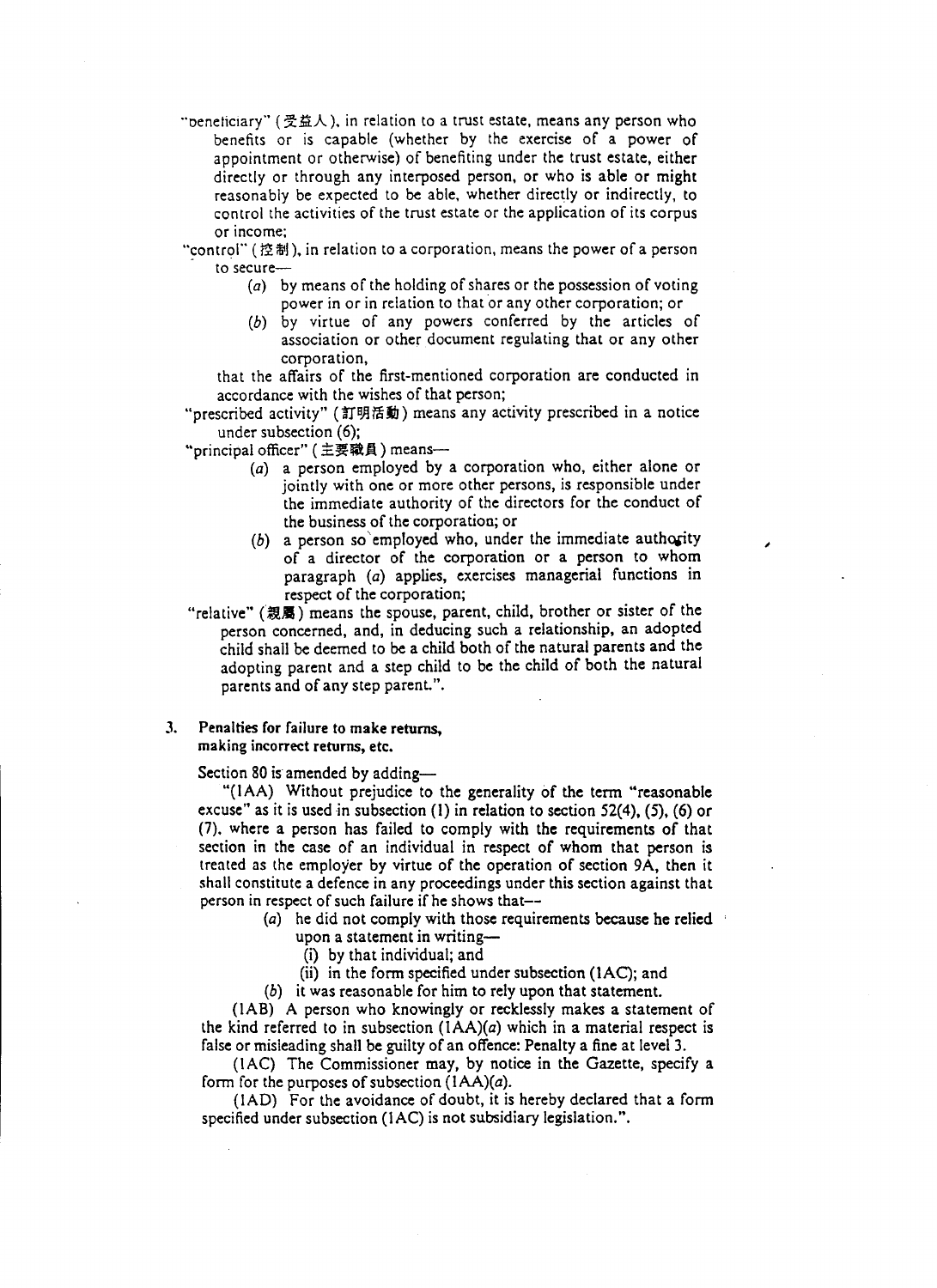#### **Questions to be answered when applying for an Advance Ruling – see paragraph 48**

- 1. **The Control Test** *(To determine whether the relevant individual is controlled by the relevant person)* 
	- (a) Who decides the work to be done by the relevant individual? Who prescribes the time schedule?
	- (b) Is there a fixed place of work? Who provides the place of work?
	- (c) Does the agreement (or related undertaking) between the service company and the relevant person require the relevant individual to perform the work personally?
	- (d) Is the relevant individual required to follow the rules and regulations of the relevant person?
	- (e) Can the service company or the relevant individual work for others without the approval of the relevant person? Can the service company or the relevant individual refuse the performance of a particular task or job requested by the relevant person?
- 2. **Integration Test** *(To determine whether the relevant individual is holding a position within the organisation of the relevant person)* 
	- (a) Does the relevant individual represent to third parties that he is a staff member of the relevant person?
	- (b) Does the relevant individual get promotions within the organisation framework of the relevant person?
	- (c) Does the relevant individual have subordinates who are the staff of the relevant person?
	- (d) Is the relevant individual part and parcel of the organisation of the relevant person?
	- (e) Is the relationship a continuing one or does it exist only to procure a result?
- 3. **Economic Reality Test** *(To determine whether the income of the relevant*  individual is in effect derived from the relevant person and whether the relevant *individual is at risk with his capital)* 
	- (a) Does the relevant person provide the equipment or assistants while the relevant individual is performing his duties?
	- (b) Does the relevant individual contribute capital and in what amount? Can the capital be at risk and in what way?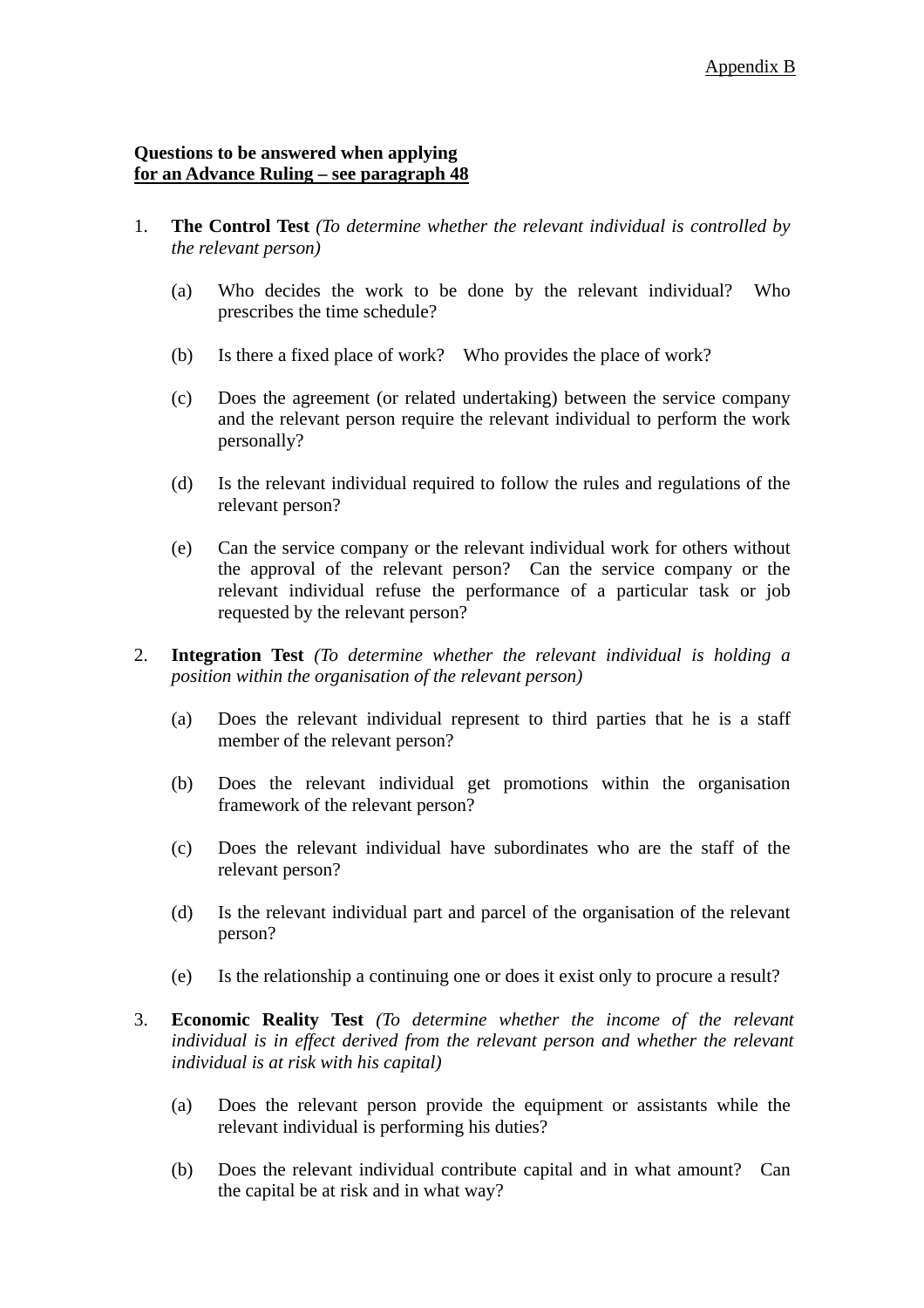- (c) How is the remuneration received by the service company from the relevant person computed? How is the remuneration received by the relevant individual from the service company computed?
- (d) What is the duration of the agreement between the service company and the relevant person? Will the agreement be renewed and on what basis?
- 4. **Mutuality of Obligation Test** *(To determine whether there has been some form of mutual obligation between the relevant individual and the relevant person)* 
	- (a) Is the relevant person obliged to pay a wage or remuneration?
	- (b) Is the relevant individual obligated to provide his work or skill?
	- (c) Is the relevant person under an obligation to provide work?
	- (d) Is the relevant individual under an obligation to carry out the work?
	- (e) Can either the relevant person or relevant individual terminate the relationship without incurring any liabilities?
	- (f) Can either the relevant person or relevant individual apply any sanction to the other in the event that work is refused or not offered?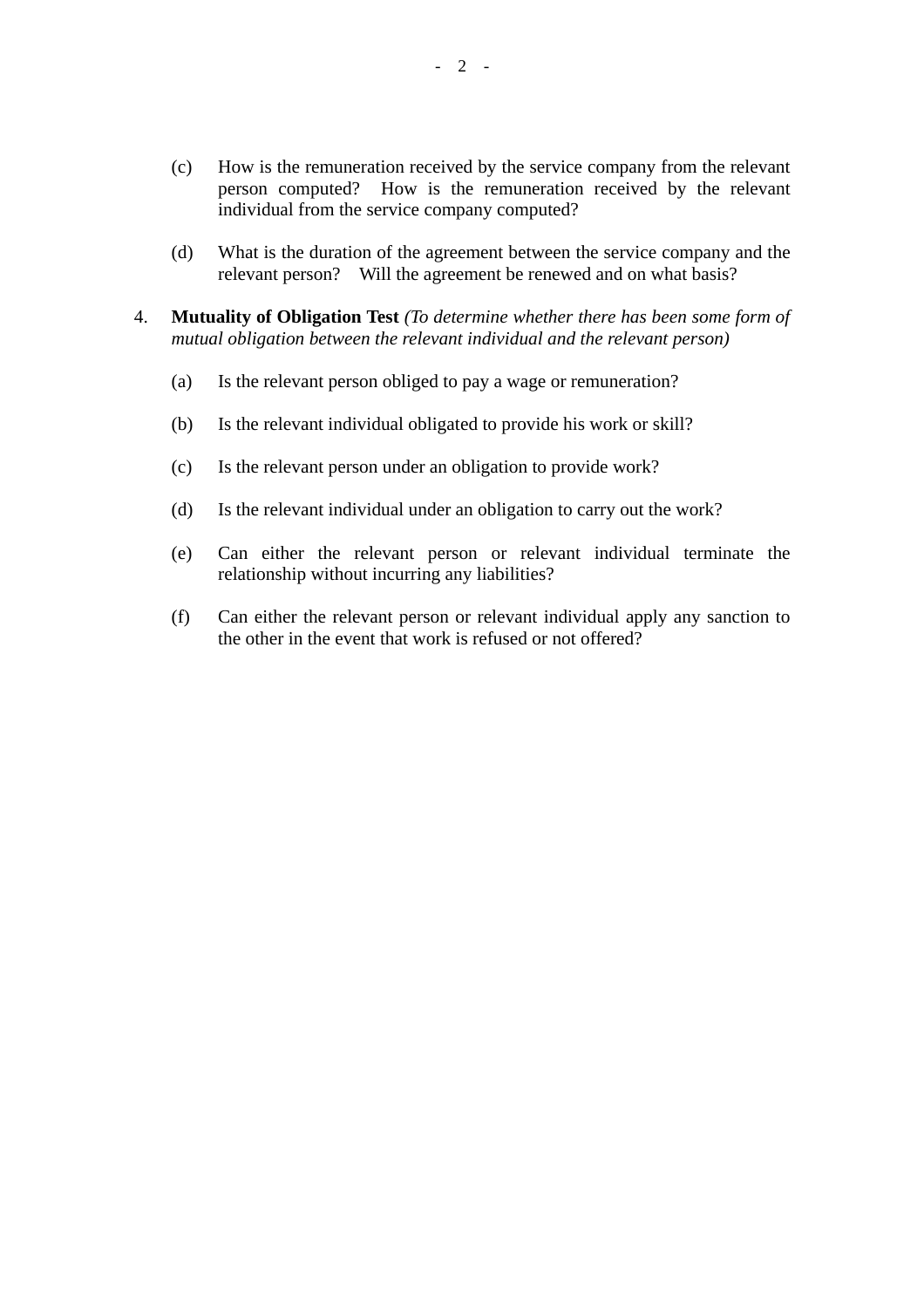#### **Inland Revenue Ordinance (Chapter 112)**

#### **SPECIFICATION OF FORMS OF STATEMENT FOR THE PURPOSES OF SECTION 80(1AA) (a)**

#### FORM 1

#### STATEMENT FOR PURPOSES OF SECTION 80(1AA)(a) OF THE INLAND REVENUE ORDINANCE (CAP. 112) AS AMENDED BY THE INLAND REVENUE (AMENDMENT) (NO. 2) ORDINANCE 1995 (54 OF 1995) WHERE AGREEMENT IS PROPOSED TO BE ENTERED INTO

I, *(name of relevant individual)* , declare, in relation to the agreement proposed to be entered into by *(name of relevant person)* under which remuneration for services carried out by me will be paid or credited to *(name of party to which the remuneration will be paid or credited)* , that to the best of my knowledge and belief one or more of the following situation will be applicable if that agreement is so entered into –

- $\overline{a}$ (a) *(name of party to which such remuneration will be paid or credited)* will not be a corporation or trustee referred to in paragraph (a), (b) or (c) of section  $9A(1)$ ;
- (b) paragraphs (i), (ii) and (iii) of section 9A(1) will not apply in relation to that agreement by virtue of section 9A(3);
- profit with *(name of relevant person)* . (c) paragraphs (i), (ii) and (iii) of section 9A(1) will not apply in relation to that agreement because, pursuant to section 9A(4), I have received confirmation in writing from the Commissioner of Inland Revenue that I have established to his satisfaction that at all relevant times the carrying out of those services will not in substance be the holding by me of an office or employment of

\_\_\_\_\_\_\_\_\_\_\_\_\_\_\_\_\_\_\_\_\_\_\_\_\_

Dated this day of 20.

(Name and signature of relevant individual)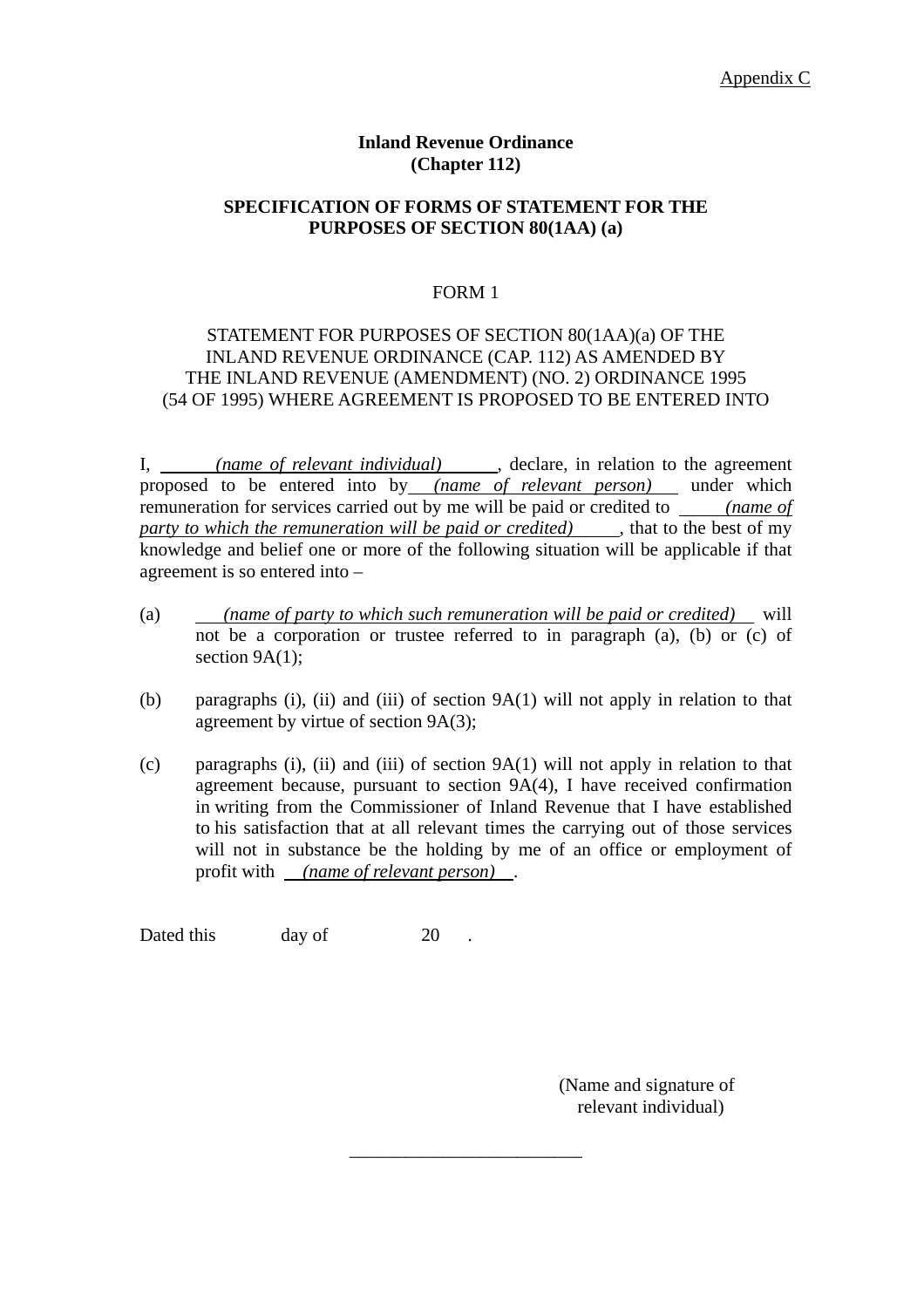#### FORM 2

#### STATEMENT FOR PURPOSES OF SECTION 80(1AA)(a) OF THE INLAND REVENUE ORDINANCE (CAP. 112) AS AMENDED BY THE INLAND REVENUE (AMENDMENT) (NO. 2) ORDINANCE 1995 (54 OF 1995) WHERE AGREEMENT HAS BEEN ENTERED INTO

I, *(name of relevant individual)*, declare, in relation to the agreement dated \_\_\_\_\_\_\_\_\_\_\_\_\_\_\_ entered into by *(name of relevant person)* under which remuneration for services carried out by me is paid or credited to *(name of party to which such remuneration is paid or credited)* , that to the best of my knowledge and belief one or more of the following situation is applicable –

- (a) *(name of party to which such remuneration is paid or credited)* is not a corporation or trustee referred to in paragraph (a), (b) or (c) of section 9A(1);
- (b) paragraphs (i), (ii) and (iii) of section 9A(1) do not apply in relation to that agreement by virtue of section 9A(3);
- with *(name of relevant person)* . (c) paragraphs (i), (ii) and (iii) of section 9A(1) do not apply in relation to that agreement because, pursuant to section 9A(4), I have received confirmation in writing from the Commissioner of Inland Revenue that I have established to his satisfaction that at all relevant times the carrying out of those services was not in substance the holding by me of an office or employment of profit

Dated this day of 20 .

(Name and signature of relevant individual)

#### *Explanatory Note*

\_\_\_\_\_\_\_\_\_\_\_\_\_\_\_\_\_\_\_\_\_\_\_\_\_

*Section 80(1AA) of the Inland Revenue Ordinance (Cap. 112) as amended by the Inland Revenue (Amendment) (No. 2) Ordinance 1995 provides a defence for a person who has failed to comply with the requirements of section 52(4), (5), (6) or (7) in relation to a person in respect of whom he is to be treated as the employer by virtue of the operation of section 9A. That defence partly consists of that first-mentioned person relying upon a relevant statement in writing by that second-mentioned person in a form specified by the Commissioner of Inland Revenue under section 80(1AC).*